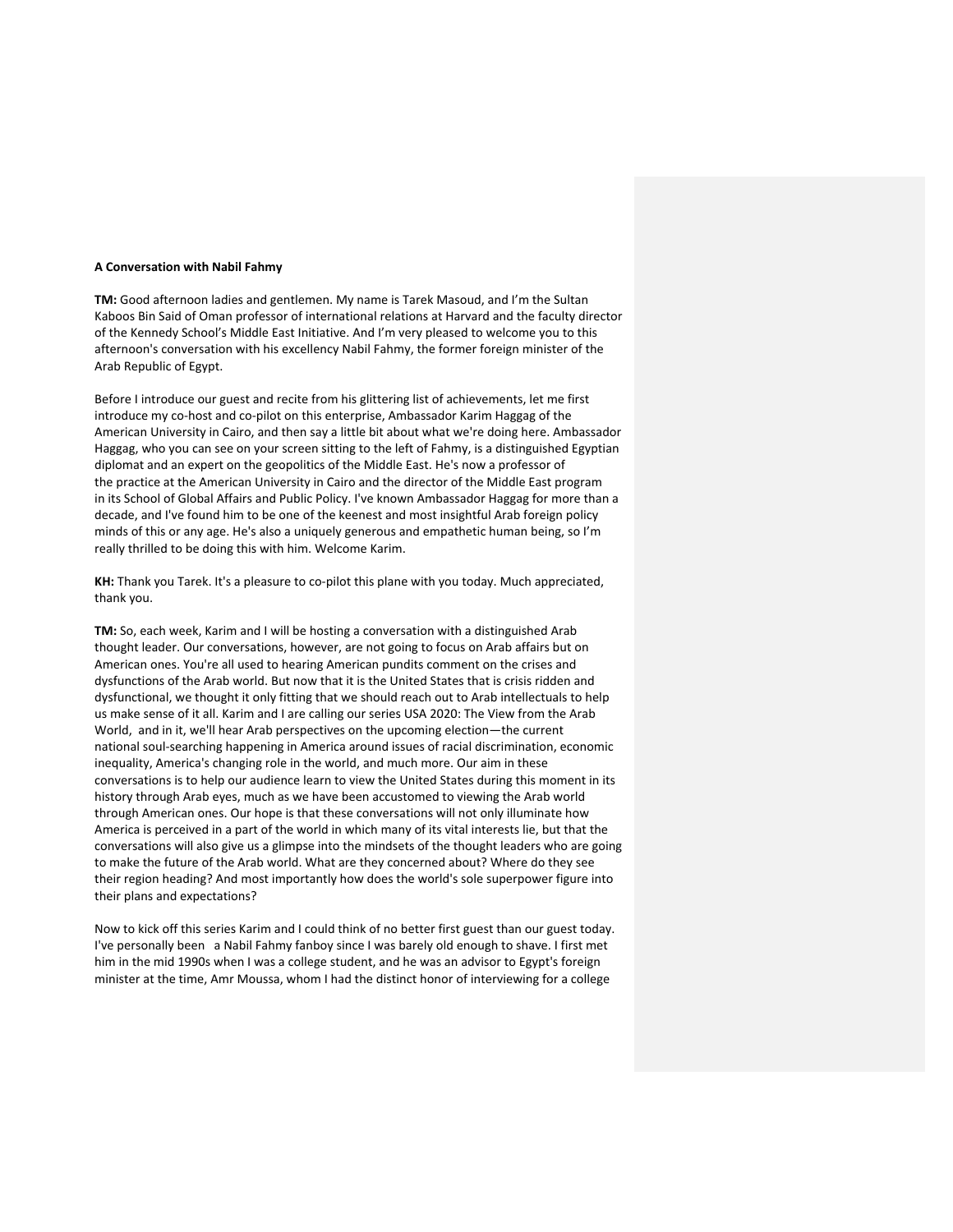publication which I was involved. Nabil had actually set up the interview, and I got to spend a few minutes talking to him in his office overlooking the Nile. He was eloquent and sophisticated and urbane. He was about as far from the stereotype of the ossified Egyptian public servant as you could possibly imagine. In fact, I was much more impressed by Nabil Fahmy than I was by Amr Moussa. In the years since I watched Nabil's career closely, much like you would watch the career of your favorite baseball player, he became ambassador to Japan, and then he was for a decade, from 1999 to 2008, Egypt's ambassador to the United States. He was Egypt's ambassador when the September 11, 2001 attacks happened. That was a low point I would imagine in Egyptian- American relations, and the fact that it was managed clearly owes a great deal to the efforts of Nabil Fahmy.

Now after all of that, Nabil could have been forgiven for wanting to take a break, retreat to some seaside resort—maybe write his memoirs. But instead, he plunged himself into the only arena possibly more treacherous than the world of high stakes international diplomacy, and that's academia. In 2009, he became the founding dean of the American University in Cairo's School of Global Affairs and Public Policy, and he's held that position ever since, except for a brief and very important stint as Egypt's foreign minister in 2013. And I should note that when he became foreign minister, in a way, he was going home again because that was a job his father had held 40 years before. Now while doing all of that, Nabil actually did get around to writing his memoir, at least after a fashion. He has a new book out. It's called Egypt's Diplomacy, War Peace and Transition. It was published by Palgrave, and though it is a highly analytical look at the last six 60 years of Egyptian foreign policy making, interspersed throughout the book are also personal insights and asides that make it —to use a word coined by the mid-century American novelist Raymond Chandler— unputdownable. So, we are truly thrilled to have Nabil Fahmy with us. Welcome Nabil.

**NF:** Thank you very much Tarek. I'm honored to be back on one of your programs, and I must say, after that introduction, my night is made.

**TM:** I should note for everybody who's watching that, of course, there's a seven-hour time difference. So, in fact, it is nighttime in Cairo, and we're really grateful to you for taking time out of your evening to do this with us. So, I'll start and then what Karim and I will do is kind of alternate. I want to start by asking about America and you know, you were born in the United States. Much of your life has been spent managing Egypt's relationship with the United States, so if there's anyone in the Middle East who can understand the US, it's you. And I think when foreigners look at what's happening in the United States now, from the controversies involving the president to the mishandling of the Coronavirus pandemic to the protest that we're seeing in major cities, I think many of them shake their heads and say "Wow this country America is far weaker and far more fragile than I could have ever imagined." And I wonder what do you, Nabil Fahmy, think when you see what's happening in the United States right now?

**NF:** That's a very important question. Let me start by saying I don't think anybody can understand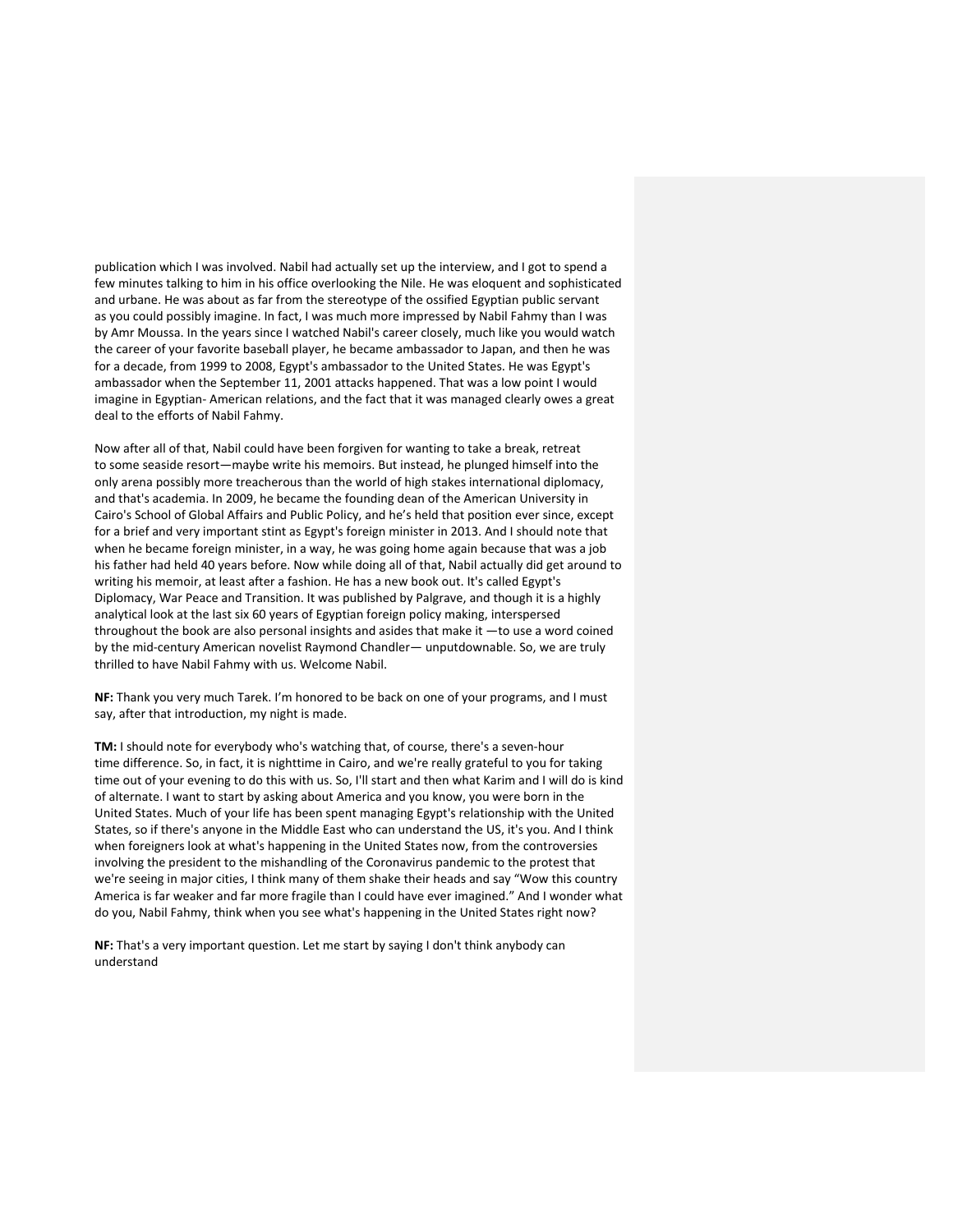America until he actually visits and flies from east to west or west to east. I say this because you understand the size of America, the wealth, the power of America, the monotony of America, and the diversity of America all in one. That allows you to understand the thought process in many degrees, and that's—I've been saying that all of my friends and colleagues— read the books, come, and visit to understand what's there on the ground. Everything in terms of the wonderful attributes that Americans have and also the weaknesses that they may have, like anybody else or the system.

In terms of what's happening today, America is in crisis. It's not, frankly, only the debate between the two candidates for president. I actually think that America is looking, trying to search for itself and find out what it wants to do. That's a process that reminds me of my junior high school days, when I was in New York, when you were in the back end of the Civil Rights Movement at the time. And on the one hand, I followed proudly Martin Luther King, but I also heard George Wallace in the debate there. That's what you have in America today. It's not only about race though. It's about do you want to be an international power or do you want to be in isolation? Do you want to think only in terms of immediate return? And what helps America in the short term? Or do you feel responsibility towards the rest of the world, be them your allies or not? And I would argue even, do you want to be domestically tolerant or intolerable? These are things you're going through, and it's not an easy process and won't end, frankly, with the end of this election.

When you look at it from abroad, the problem is foreigners look at America from two prisms: Hollywood, the bigness, the larger than life constant aspect of America— good and bad. And they look at America from the prism of power, be that military power, political power, or economic power. If that's your perception, it's very difficult for a foreigner to understand what you will do next given that you don't know what you want to do next. And therefore, the image of America is being heard on both counts, and that's very dangerous because what you do has consequences— not only in America but also around the world.

I think this identity crisis you're going through will affect and cloud both of those views. The idea that everything is part of a wonderful American dream will be looked at a bit more realistically and rationally, which is good because it's unfair to hold you to a standard that's impossible to achieve. But also, the idea that you're always right was always wrong. I might have to admit, and you should not have been assumed to be always right. I would add also that you just had the single superpower, and you're right. Presently you are the single superpower at the end of the day. Power is a function of assets, of authority, of credibility, of a propensity to use those assets, not only in your borders but beyond. And it also has a function of responsibility, and I frankly would argue that your allies and your adversaries will misread America now because the American power prism is being clouded. Will you engage to defend interests of your allies abroad or will you not?

And I argue that on the Middle East in particular. So, I would actually believe that we've talked for the last couple of years bout the Arab spring. Although I think it's much more complex than that, I think you're going through a real serious rethinking of what America is, and it's important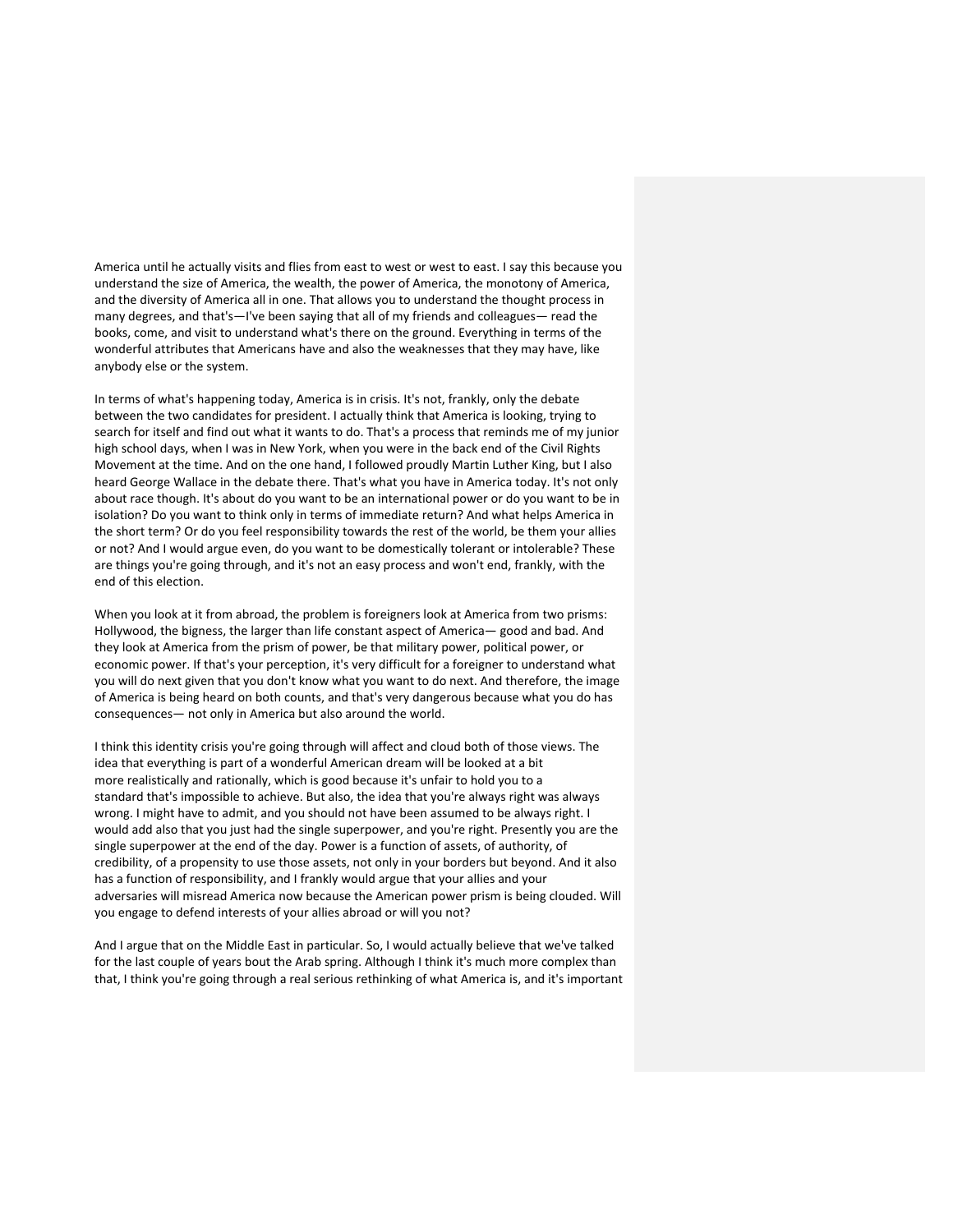for you to do that and end up with a collective America, a tolerant America, a centrist America, an America that supports an international order that is as fair as it can be and as rule based as it can.

**TM:** So, can we can we stay on this question about—you know because Karim and I do want to talk about America's role in the world and how what's happening in America is being perceived by its allies and its rivals around the world. But you know, one natural follow-up is, you know, you've described an America that has always had this kind of turbulence that— you know, you said when you were a high school student, you saw some of the same axes of domestic conflict in the United States that we're seeing now. But so, does that not make you hopeful that, you know, the American system is a pretty resilient system? They've seen this kind of thing before, and its democracy is able to absorb these conflicts. Or is there something new this time that we didn't see in the era of George Wallace or when Martin Luther King was assassinated?

**NF:** I think what's new is expectations that you'd be far more progressed than where you are now after all these years. In other words, one would assume that since you've gone through the issue of being a lot more tolerant vis a vis each other and vis a vis foreigners, by the way, that we would now be talking about a democratic system or a system in America that is much more refined than what it was in the 60s. To see that happening again raises questions. Did you actually resolve those old problems or not? And I can very honestly tell you that there will be people— and that's completely in your right — who will continue to say America is better than other situations. That's fair to say. You can say that and agree or disagree with that. But frankly, most of the people I talk to, even those who concur with that point I just made, also are surprised and say but why are they having so many problems? Why is the situation? Why are they so angry?

I mean you might remember this this term. I know some of my friends on the screens remember. Back in about 25-35 years ago, the term "ugly American ugly American" was a term, used mostly by European allies, who didn't like this new young power coming onto the screen. But the comment, frankly, was not political. It was more that they felt that you were so rich and so loud when you walked around in their arenas. The image of America today, frankly, is again moving back but in a much more serious sense than what it was then. One would have assumed—I suppose Americans would have assumed —that by now, more people want to emulate America. What I actually see is that on these two prisms, the Hollywood prism and the power plays, I actually believe that less people want to emulate America now than in the past because of your problems domestically.

Unless people want to depend on America politically. Because you don't want to exercise the power that you would in the past Again, I'm not a big proponent of America over-using its power all over the place. But take you back just for a second, if you go back to the Truman doctrine, providing security for different allies around the world, people are questioning today whether you will continue to do that. Go back to the Carter doctrine, which was basically about security in the Gulf area. Go around the Gulf today, and friends and foe will raise the question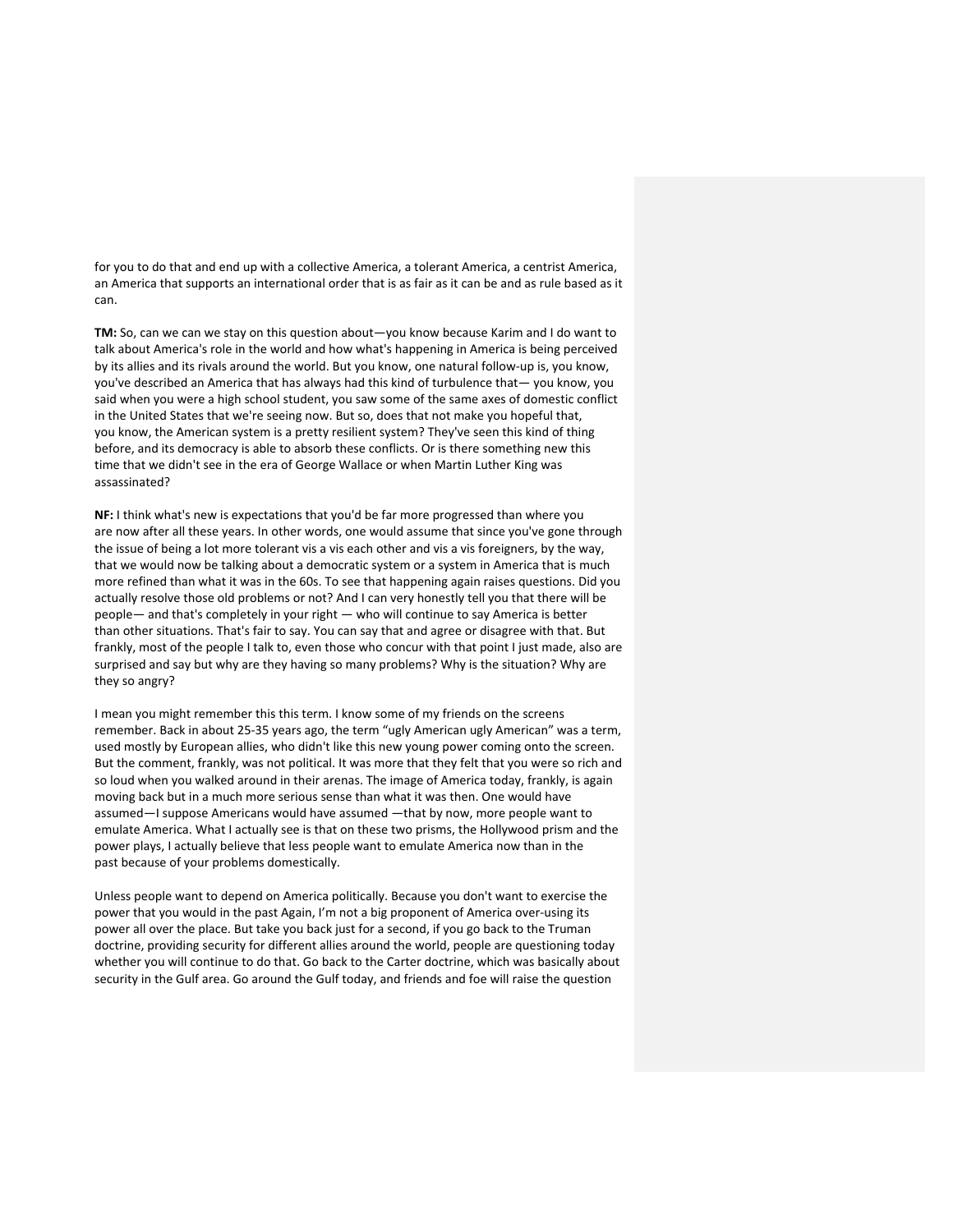will America be a reliable security partner in the future? Now the problem isn't that you should provide security for all. I'm not a big proponent for that. I actually believe we should provide our own security but be assisted by our friends and allies. But if American security is being questioned, it provides an incentive for adversaries, of you directly and adversaries of your allies, to become more aggressive and more hegemonic, and that's very dangerous.

The last point I'd make is that I've always had a problem with the term American exceptionalism. I don't think you're the exception. I think you have a very good story to say, but I don't think Americans are exceptional, more than anybody else who has had a good story around the world. But your argument about American exceptionalism was always based on your concept of right and wrong which was a bit much? and a bit cloudy frankly. But you were trying to argue right and wrong. You're not arguing right and wrong now. You're basically arguing that well let's be practical, let's be realistic. It's not important— what's right and what's wrong. You are not, even as the most powerful superpower, supporting an international order, and that's very dangerous because it has ramifications, not only vis-a-vis your relations with your counterparts but throughout the world.

**TM:** Yeah, I mean— you know Karim obviously feel free to jump in when ready, but I will just note the irony Nabil of yearning for an America— being in the Middle East—that implements or acts according to some American argument about right and wrong. I mean you could argue that that's what got the United States into say Iraq. It was certainly making a lot of arguments about right and wrong. And if instead, it had been following a much narrower conception of American self-interest, maybe the American leadership would have followed the advice of your former boss and not gotten into it.

**NF:** Well I'm not questioning them. I actually said I don't agree that you're right. I just say—

**TM:** So you should be happy that America is no longer making a messianic argument about right and wrong and is in fact just operating according to a narrow conception of its self-interest, which presumably would be readable by anybody.

**NF:** No, I think it's not an either or option. Right and wrong according to America doesn't interest me. Right and wrong according to the law is what interests me. I'm a medium-sized state, and most of my neighbors are medium-sized states. We need to have an international order based on law to preserve our rights because we're not going to fight every battle militarily or economically. You may be able to afford that, but I can't. So, don't tell me what to do in terms of right and wrong, but you should be a supporter of international order based on rule of law.

**TM:** So, you know, I think we'll want to get into that a little bit more. But Karim, did you have a question? Go ahead.

**KH:** So, I think drilling down drilling down on this theme that you started us off with about America through Arab eyes. Now obviously a big part of the story is the current administration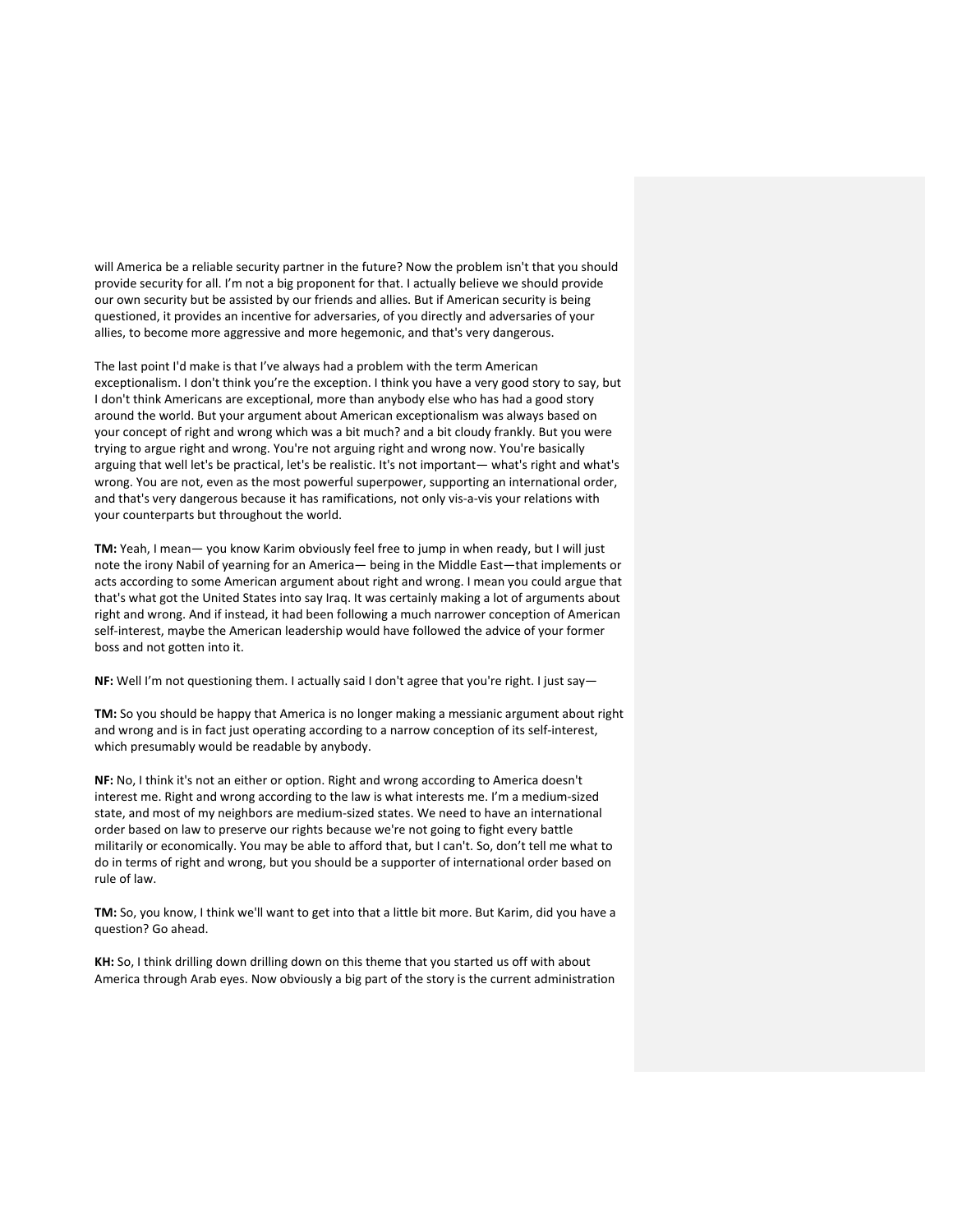and the current president. And here, I think it would be very interesting to get your view on what seems to be a dichotomy in terms of Arab perceptions towards this particular president. Because on the one hand, we see that the relationship between Arab rulers and this particular president seems to be very favorable. I mean there's clearly a special personal relationship between president Trump and many of the key Arab rulers, including of course president Sisi. But in terms of Arab public opinion, most polls suggest that there is a very unfavorable view towards this president. I mean the recent poll put out in May 2019 by the Washington Institute for Near East Studies shows that only 11% of Emiratis and 9% of Saudis view the president favorably. How do we explain that?

**NF:** I will give you an explanation, but before I do, let me underline I'm not fixated on the present American president. My critique to America that it's moving away from right and wrong or trying to assume that it only has the right answer, which isn't always consistent with law, goes before the present president. Tarek mentioned the Iraq situation. The invasion of Iraq —it was no legal basis for it whatsoever. I mean, with all of the bloody tendencies of Saddam Hussein, the idea that there was legal basis to enter Iraq in search of weapons of mass destruction does not exist. It was baseless. So again, for America's political needs even before the present president, they forgot right and wrong and decided to do this because it was in their interest or in their desire to do this. I would take you even further back and argue in all honesty, America doesn't have to solve all the problems in the Middle East. But when it stood up against wrong, it helped resolve, and it didn't solve them alone. And I would argue, taking America back to the 1956 invasion of Egypt, Eisenhower stood up against, even though these were his traditional allies, and Egypt was not an ally at the time.

As it moves away from standing up for right and wrong, we suffered the consequences of that. It did not do that completely to my flavor, at least on the Palestinian-Israeli conflict. So it goes before the present president. The present president has just simply enunciated in a much more open, and if I may say, crude fashion. That it's all about America first. Let's be realistic. Let's get this done. I'm transactional. I want to get this done. So again, let's not fixate this on president Trump because it's not only that.

In terms of your question, great question. America is going through identity crisis. The Middle East has been going through its own domestic and internal crises. A lot of the countries in the Middle East, including my own, have gone through these transitions over the last decade. And because of that, they have been fixated on—what are the immediate needs, what are the immediate concerns rather than what are the medium or long-term concerns— it's not an issue of choice for them, but an issue of consequence. If you asked the question to Arab leaders today, I suppose any leader today, "Do you want to focus on security first or conflict resolution issues?" they will all say security. If you look at— you mentioned for example Egypt. Egypt and a number of other Arab leaders, they actually believe those who support Trump. They believe that they are challenged by regional and domestic extremism and instability, and that president Trump is opposed to want violent sudden change in the region. So, his position on those issues, on that issue in particular, coincides with their position. There's no question that on other issues, there will be differences in opinion with Trump.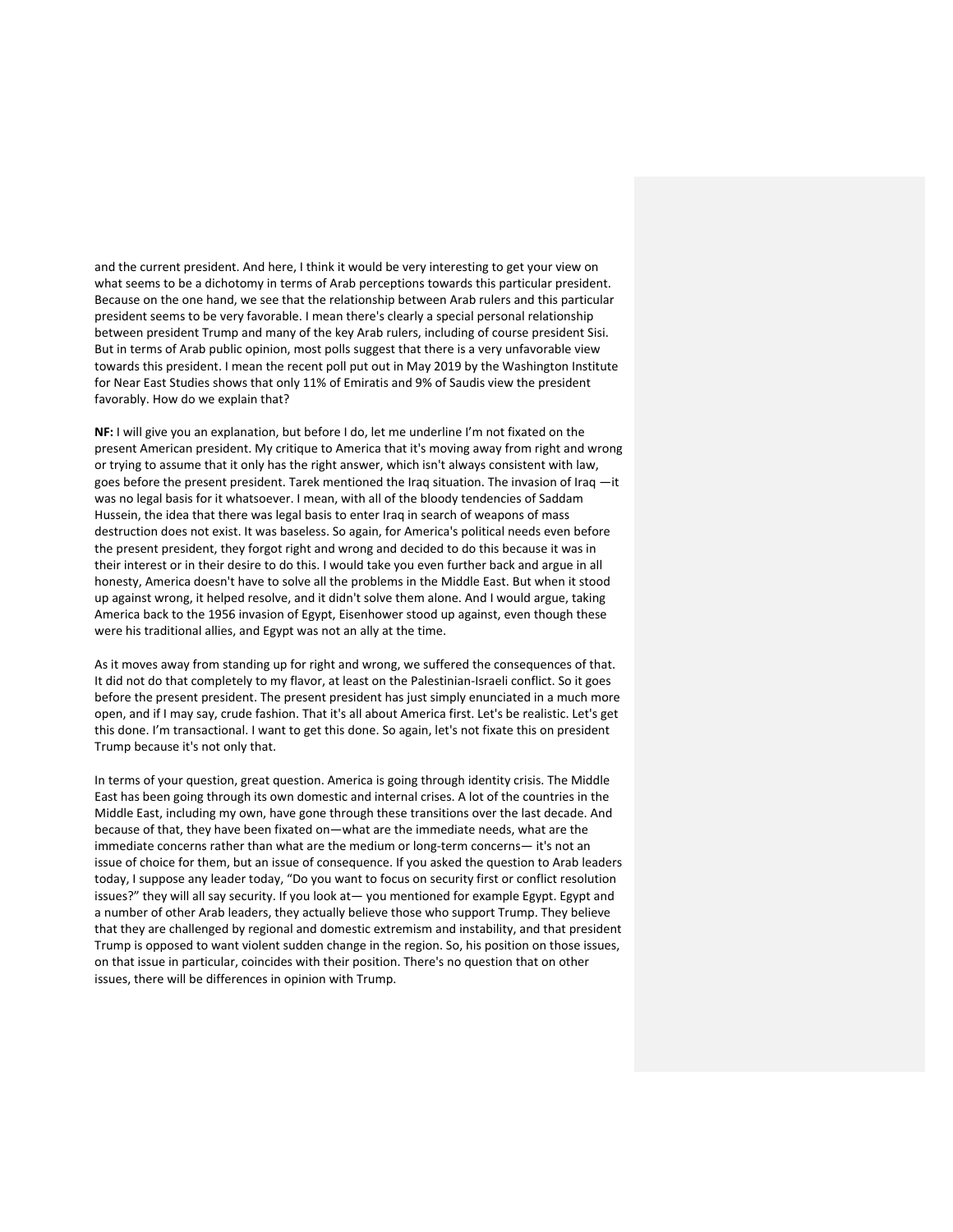But the Arab leaders that you mentioned are before a difficult choice. Do I focus on security and get that? Or do I get into the larger context of conflict resolution. That question and that order doesn't exist with the public. The public doesn't have to deliver in the short—the public is committed to what it believes its overall objective is. So, I understand. Frankly, I actually think it's quite logical that the public would be less receptive. Let me rephrase that. I would understand that it's quite logical that leaders in Arab world some of them would be closer to president Trump than the Arab public would be because their responsibilities are different.

I've said personally— I'm not speaking on behalf of anyone but myself. I've said openly, major countries, be they United States or be they countries like my own in my own region, major countries need to be able to balance the immediate concerns and the medium and strategic interests. You can't play one versus the other. But just to close on this point, I'm not trying to shy away from it. When I follow the news and polls about president Trump in America— even in America, you have these very conflicted divisions. What some people like is the policies, but hate is the way he explains them and exercises them. Others feel that his policies are way off track in the medium and long-term. So again, America is mixed up with Trump, and the drawing line depends on where you stand. What are the issues that concern you in America? And the same thing applies to the Middle East. For the immediate pressing issues, that's drawing some countries close to Trump while it's not drawing the public in the Middle East.

**TM:** So, Nabil, to kind of summarize your answer— basically your answer is that the Arab leaders have a close and warm relationship with Trump because on their two main obsessions, Iran and violent "Islamist movements" Trump says what they want to hear.

**NF:** I just wouldn't use the word obsessions.

**TM:** Concerns. They're concerned with these two issues.

**NF:** That being said, I think irrespective of who's elected president in America— be that reelection Trump or the election of vice president Biden— a lot of the Arab countries will have high points and low points. But they will come in a different sequence, and I can explain that if you want.

**TM:** So but you don't think, for example, that the fact that there is such a divergence— I mean Karim quoted the polling statistics in Saudi Arabia and the UAE. In Egypt, 7% of Egyptians like Trump, and yet, Egypt's president has had very warm relations with Trump, and Trump has complimented Egypt's president on a number of dimensions, including his sartorial choices. You don't think that that divergence constitutes a threat or a stressor on Arab regimes that are cozy with an American president, who the vast majority of Arabs view as somehow unfriendly to them?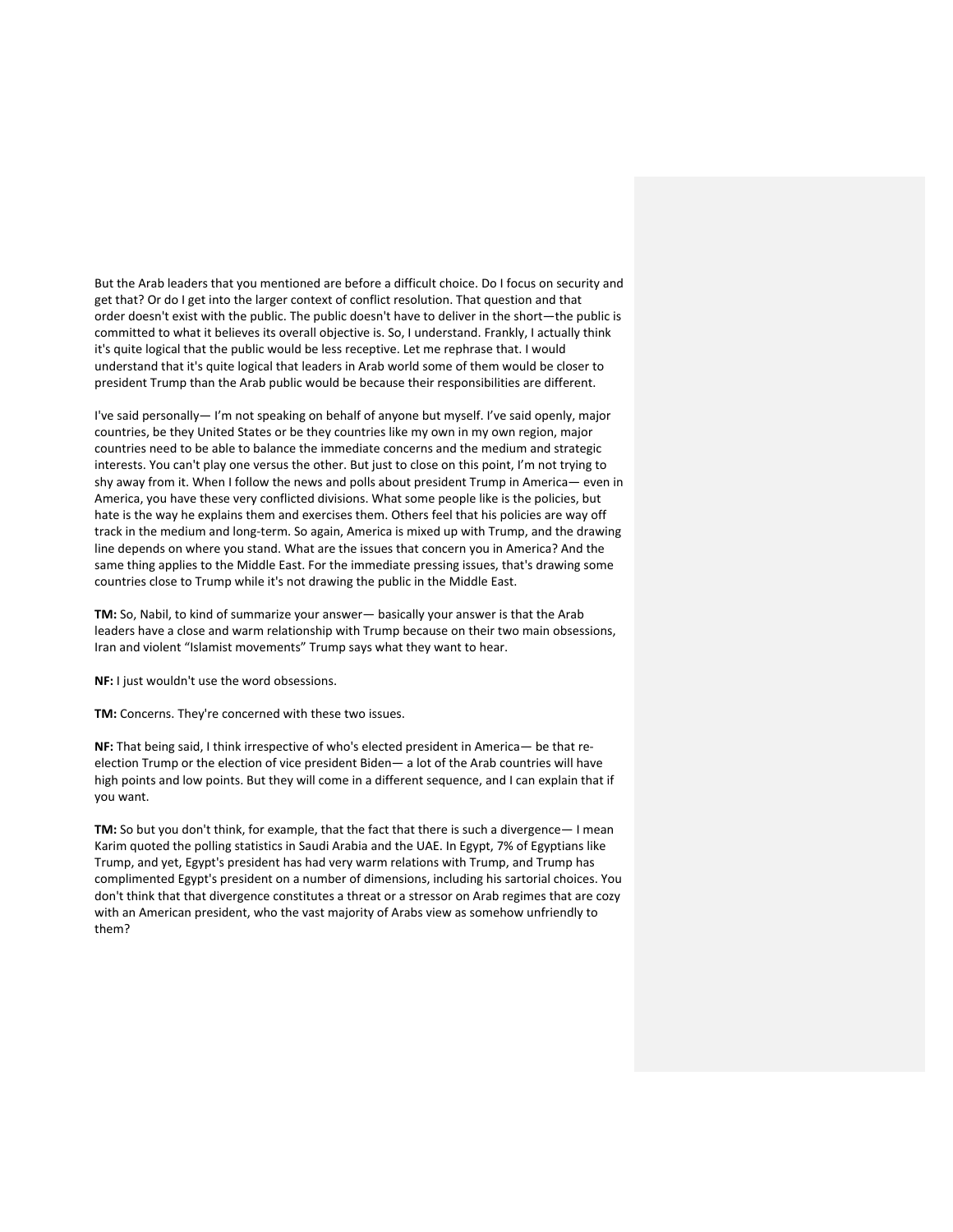**NF:** You know, my background, education wise, is mathematics, so I have a respect for numbers. But I also never look at numbers out of context. Your point you're making Tarek is completely correct. When you see a big divergence between the public and authorities—that's if you want a source of a potential conflict in the medium and long-term. If the difference was small, then it's just a matter of priorities, what has to be done today versus tomorrow. Therefore, my personal position is that while it may be easier to deal with Trump now than another candidate and even in the short term. In the medium and long-term, it will be much more problematic because policy wise, his positions are so contrary to traditional Arab rights, and that will further fuel the difference between the public and authorities in different Arab states. So, you're right. It is a problem, but all I'm saying is that the reason you find the support for Trump now isn't because they're ignoring his other policies. It's simply that they have imminent problems, and they're focusing on them first. And hopefully, we'll go back to the others as well.

**KH:** So perhaps if we can drill down on the US- Arab relationship and particularly on this issue of security, which as you mentioned is really a priority issue for the region today, given the instability in the Middle East now. It's very interesting because a few moments ago you, I think very rightly, mentioned that the security role that the United States has undertaken is coming under question. The reliability of the United States as an actor for regional stability is questionable, and many say is diminishing. And that's tied to the overall posture of the United States towards the region, which many see is weakening. The United States is seen to be withdrawing from the Middle East and pivoting to Asia, and that's been the case under the previous administration and an issue of continuity with this administration. So how does the Arab world relate to this changing posture of the United States towards the Middle East when for America, the Middle East doesn't occupy the central place it once did in its foreign policy?

**NF:** The focus for the importance of the Middle East for America was twofold: part of a cold war in competition with the Soviet Union and the Eastern Bloc and secondly, on the issue of energy. There is no cold war. There's no equivalent power to threaten America. So in that sense, the regional competition, while it still exists not only with Russia, it will also slowly exist with China. But it's not at the same level. So, I'll give you a quick story. Back in '73 right after October. Anwar Sadat sent the Egyptian foreign minister to see Richard Nixon, and he met Nixon. And Nixon said you guys threw out the Soviets, but last year if you had told us, we would have given you something because that changes the whole balance in the Middle East. That kind of political paradigm doesn't exist, so that's not there. If the Arab world doesn't recognize it's not there in the same fashion, they're mistaken. The other point you correctly mentioned. US energy needs are not dependent on the Arab world as much as they were in the past. And by the way, the Carter doctrine was about securing US energy needs. It was not about securing US allies in the region, and it actually called the Arab gulf the Persian. So, it wasn't a relationship with the countries. As much as it was a relationship, it was an assertion that we will defend what concerns us. That need doesn't exist now.

I strongly believe that if you're over dependent on anybody you're mistaken. If you're overdependent on somebody who doesn't need you, you're stupid. Not mistaken, but you're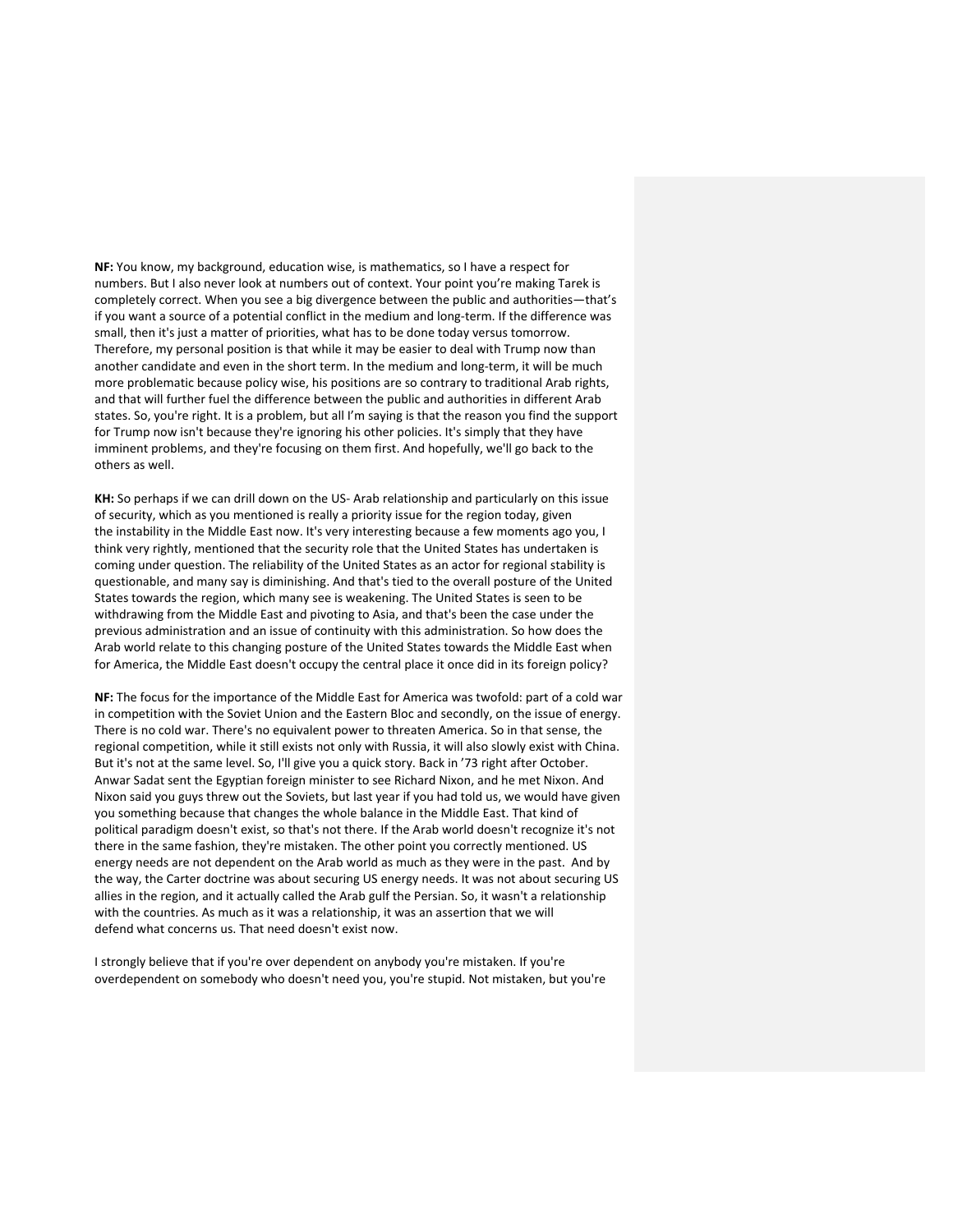actually stupid. So, I would argue that America will continue to play a strong substantial role in the international paradigm at least for a generation to come. So, manage relations with the United States well and try to get as much support as you can. But your security concerns as Arab countries have to be dependent essentially on your own capacities, locally and regionally. So, I would argue very simply put: 30% national capacity, 30% regional capacity, and 30% international capacity. And I'm not disregarding hard assets, but I'm not simply saying capacity in terms of hard assets. If one tries to counter Iran, counter Turkey, or resolve the Arab-Israeli conflict in a US-Soviet paradigm, that's history. You need to do that in a different path. Doesn't mean you change the rights or obligations or the rules of the game. But it is a different world, and we have to be as Arabs, less dependent on America. It's not Russia in place of America. It's actually America as a plan with certain capacities, and there is a certain return to America for that. But also, engagement with other parties. Well let's just let's be closer to the point. Where is America in the Middle East today? Libya, Syria, the Gulf, the Arab-Israeli peace process. The only one is the avenue? of a peace process, which doesn't exist. But the others, they're not a player.

**TM:** You know you could make the argument that the reason that the United States is not a player in these arenas is by design. If you look at the last two American presidents, I would say a powerful reason that both Obama and Trump got elected is because they explicitly disavowed the interventions of the Bush administration and prior administrations in the thorny politics of the Middle East.

## **NF:** I 100% agree with you.

**TM:** And so, I might even look at the "Arab-Israeli" peace process that president Trump is brokering as a kind of washing of hands of that problem. Let's just try to get whatever deal we can get on the table and whoever can accommodate themselves to the reality as it stands, accommodate themselves. And then the US is washing its hands of this. So, I do think that that reality that you just pointed out heightens Karim's question. The puzzle in Karim's question is not simply the huge mismatch between Arab publics and the leadership. It is also why does the Arab leadership have such affection for this particular president, when in fact, he is partaking of exactly the same kinds of withdrawal-oriented policies that Obama did? It just makes the puzzle that much harder to understand. America is nowhere in these conflicts that presumably these leaders should want America to be involved.

**NF:** Let me just clarify that point. Where his policies are consistent with policies the countries in Arabic the Arab that support him are more with their domestic concerns and threats to their security, not in relation to conflict resolution of the issue. So that's really where there is an immediate overlap of positions. But again, I see that, and I understand that. But I always believe that has to be done; but also, conflict resolution at the same time.

**TM:** But are we right— Nabil and Karim obviously, you know, tell me if I'm talking too much, which is my habit. But you know, would it be correct for us to say that though you agree with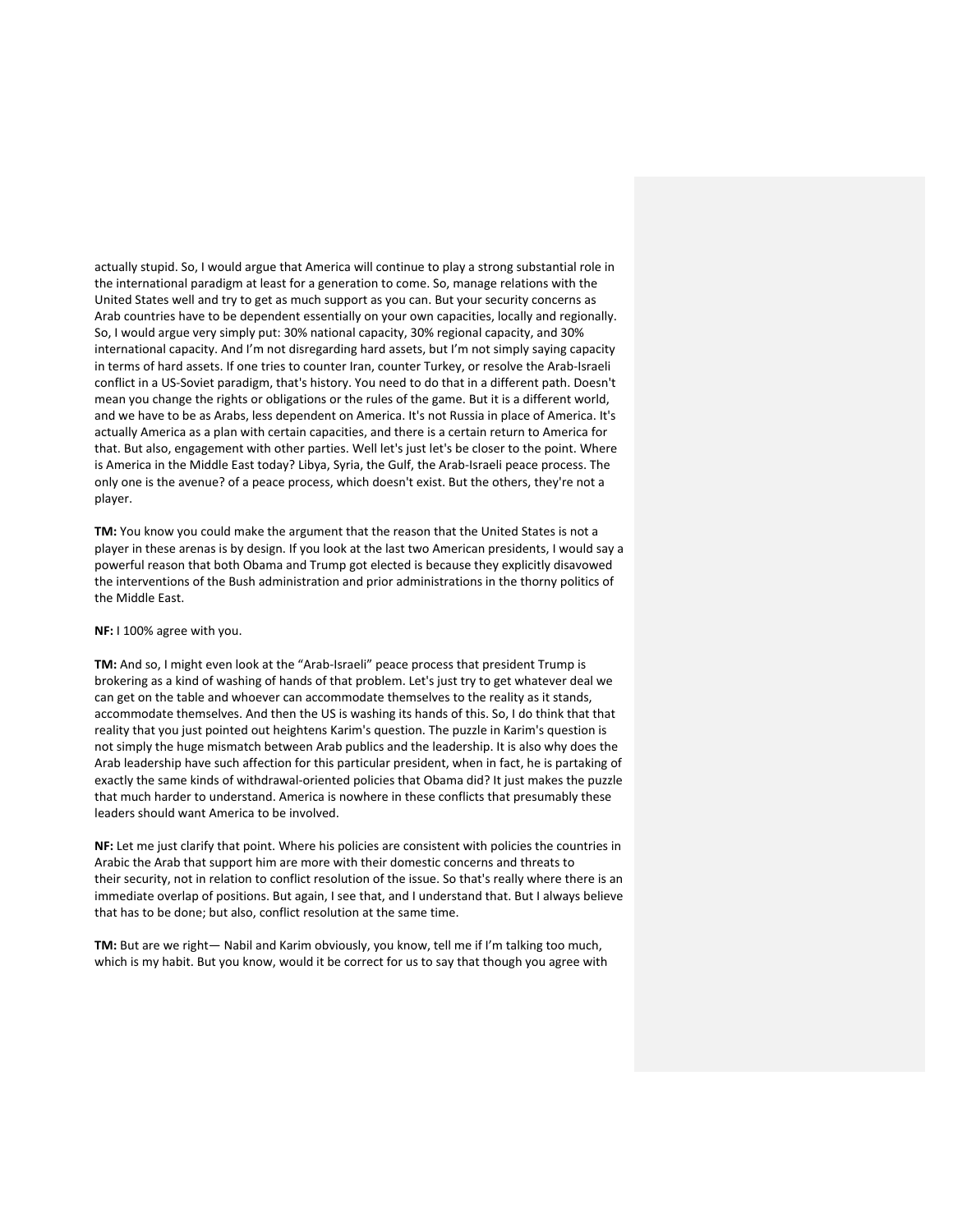me that the United States is withdrawing essentially from the Middle East, you don't want it to. You want the US to be more engaged in your region.

**NF:** I'm not sure. I want it to be engaged differently. I don't want it to be engaged the way it was in the past. I don't want it to be absent because it cannot last. It is the wealthiest, strongest state in the world. If it supports again international order, I can use that to argue my own positions in terms of the regional conflict. If it simply says let's be practical guys. Let's be realistic and accept what is there. Then we're looking into the rule of law jungle, and whoever is wealthiest or strongest today can gain what he can gain, and conflicts will keep emerging as things change. So, I actually don't expect America to disappear from the region. That's not realistic. It will be there. I just want it to play a different role, right? I want it to play a role that on the one hand does not ignore American interests but doesn't ignore the interests of others in the region. And definitely does not ignore the rule of law.

**TM:** So, let's imagine you're talking to the next US president, and you're telling them here's my assessment of what your interests are in the region and how you should act to advance those interests, while also not violating certain principles. What are American interests in the region that you would you would highlight to keep them engaged.

**NF:** Let me preempt that by saying it's more complex. I speak more often to my own people than to American presidents.

## **TM:** Of course.

**NF:** And I would argue, my own people, that we need to be more active about our own issues. We are the ones who started wars in the last century. We are the ones who started the peace process in the last century. We need to start leading the agenda again and taking advantage of friends in America or Russia or China or Europe to help achieve our issues. So, we need to be more active. In terms of what we would like, what America could expect—Look, irrespective of who's your president, you're right of center or left of center most of the time. Let's leave the exception space. You would want a centrist-moderate Middle East. A Middle East that essentially centrist-moderate and in many respects, close to being secular in terms of in the overall system frankly. And you would want a Middle East that looks forward, that respects its past, and is interested in this present but also helps resolve many of these conflicts in the region that have consequences on American security or security of your allies beyond the region. That's our road. That's where we come in. That's where active Arab states should come in. We need to engage on these issues. We need to put out ideas for the future agenda of the Middle East. We need to find ways to argue with the Turks. We need to find ways to argue with the Iranians. Find ways to argue with the Israelis with the view of trying to reach solutions to a problem. Not listening to simply ideas coming in from rule.(?)

**KH:** We want to move to discussing a little bit about the US-Egyptian relationship because I think using the advantage of having you here in this first talk of the series, I think we could get some real insight. But before we do that, I think one last question while we're still on the Arab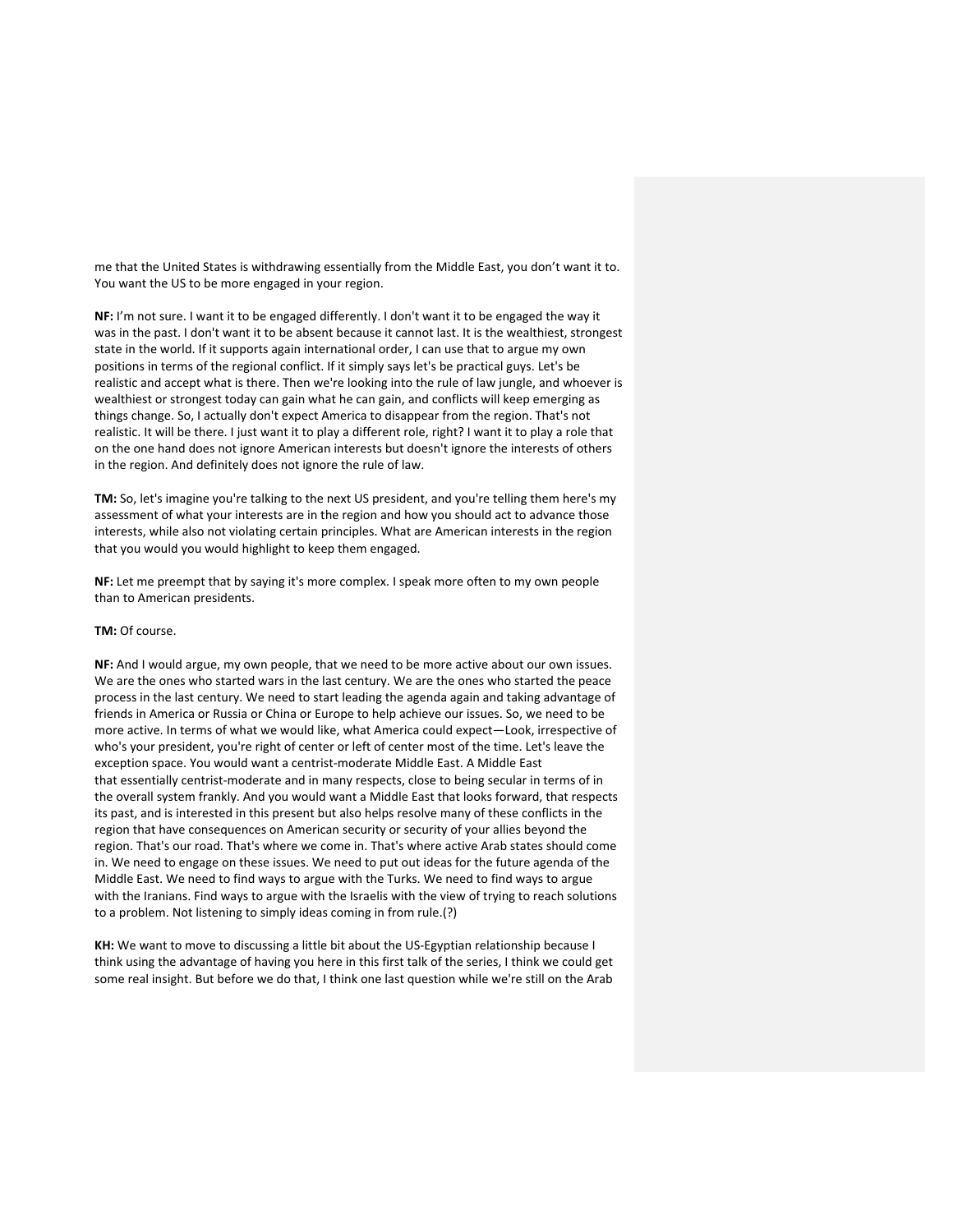world. I think what you're saying is quite interesting because it speaks to where America is visa-vis the world and vis-à-vis the region. But I think equally interesting, it speaks to where the Arab world is. The fact that, as you mentioned, the Arab world prioritizes security and hence is preoccupied with the US security role in the region. And that seems to be at the expense of conflict resolution, resolving the region's conflicts. And of course, the key conflict here is the Israeli-Palestinian conflict. Is that an accurate reading of where the Arab world is and hence the issues it prioritizes in its relationship with the United States?

**NF:** That's a great question. Let me try to be precise in answering that. I think some countries in the Middle East and some good percentage of the population in the Middle East, Arabs, will believe that yes, some countries are prioritizing their interest at the expense of the conflict resolution issues. Others in the Middle East believe that what happened in the past has not succeeded. Therefore, let's try a different angle to achieve the same objective. I'm more of a traditionalist on that, but I would argue actually why can't we do both. The idea that a new approach is better than the old approach; that's a very dangerous gamble. But the idea that what happened in the past was the best approach is also wrong because it didn't solve anything. But this didn't solve the problem itself, so again, my proposal is I'm not going to accept that we weaken the tenets of the peace process because they're based on right and wrong, and they're based on international order, and we can't solve it if we throw those away.

And again, without taking too much time, they defend and preserve our rights and also Israeli security and recognition and so on. But I argue look guys it's not normalization before or normalization after. We actually want peace and normalization, so why can't we take the Arab Peace Initiative with the clear understanding it's not going to be normal until the problem is resolved. And if all parties accept it, let's add some meat to it. Again, I'm not going to accept that okay, there's a new approach that is proven that has any evidence of being better, especially when the tenets of the peace process are being threatened frankly by a number of things, including recognition of Jerusalem as the capital of Israel and the Israeli policy organization.

**TM:** So Nabil the one thing we are going to want to do is make sure that we get to questions from some of our audience. But before we do that, I just did want to follow up on this discussion. I mean and to kind of elaborate, you know, before we get back to the US, just to talk about not just America's relationship with the Arab world but now America's relationship with Egypt. And one thing I have to say that was very striking to me, although it shouldn't have been surprising was just how marginal Egypt has been in the last couple of years of this presidency as this president has made what you cannot deny are major moves. So, the fact, it seems to me to be that when we look at the Israeli-Palestinian issue or the Israeli-Arab issue, frankly, Egypt is nowhere. And yet, America is moving full steam ahead with new partners, primarily in the United Arab Emirates but also in Saudi Arabia etc. So, I wonder— I mean we've been talking a lot about America and America's relevance. And what kind of an ally is America? And, you know, should Middle Eastern countries count on it in the future? What about Egypt? Do you think that America has basically written off Egypt?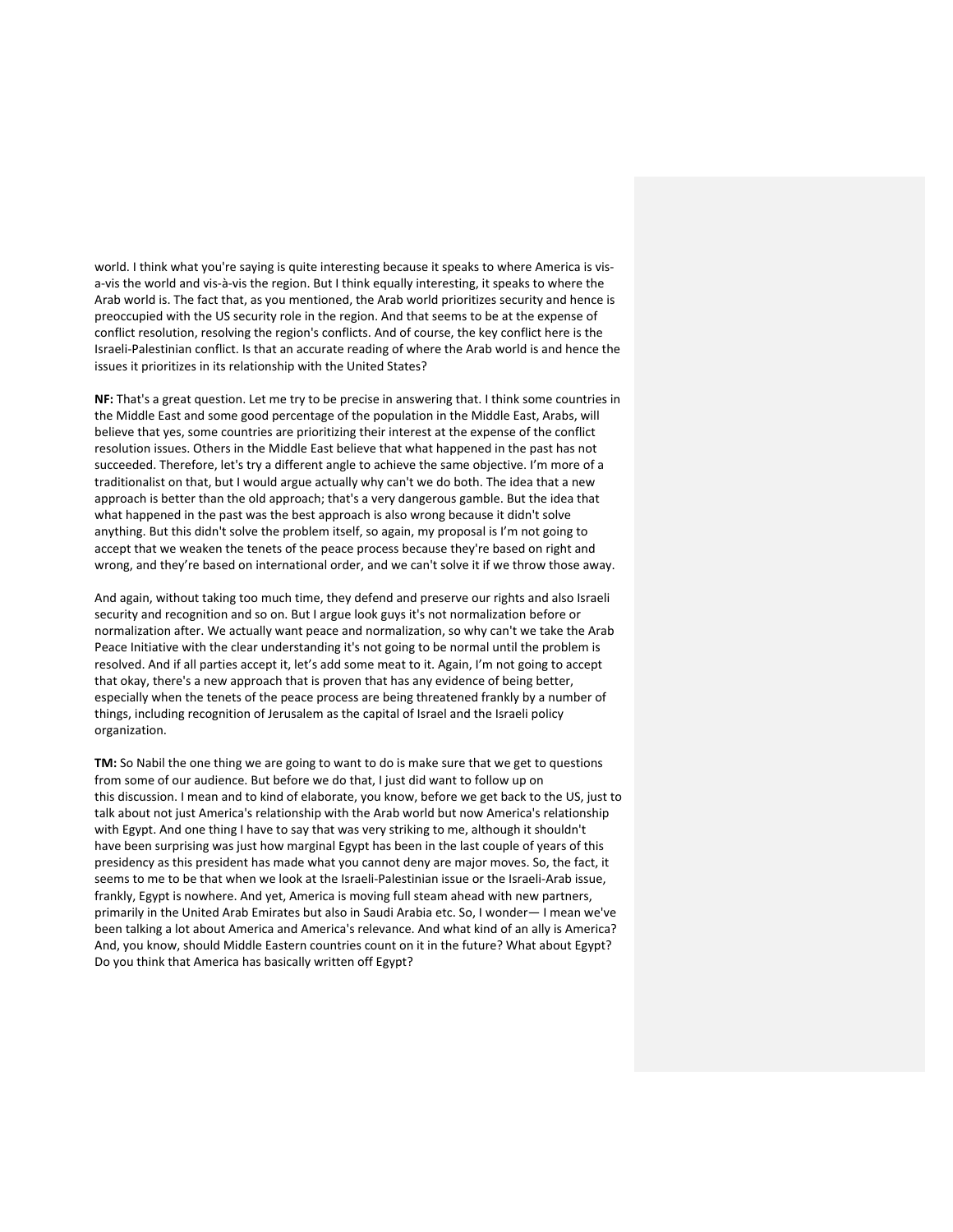**NF:** Look I served not only as an ambassador in Washington, but I've been in and out of the system for a number of years. But when I was in Washington, and my counterpart— I see him on the screen. Dan's on the screen. Also I very honestly tell you, I think we took each other for granted for too long. We moved the relationship very quickly, very strongly post October 73 war, especially after the peace agreements between Egypt and Israel. And then everywhere we went in America— this is when I was going around—there was always this focus on what is your role in the Arab peace process? Or even we were making that point of always talking about the past rather than highlighting important laws Egypt had, like supporting the American liberation of Kuwait. And I argue that Egypt made a mistake of not expanding its contribution to American interest in the eyes of Americans when it predicted itself in America. It was too focused for too long only on the peace process. As the peace process progressed, we were not the only game in town. So even though those steps were not going to succeed, would never have happened, had we not taken the step first, the more it succeeded the more the impression was in America that well why is Egypt important any longer?

And I'll give you a quick anecdote, and I may have told you this before. I took a delegation to the Congress meeting a new congressman, and my colleague coming from Cairo went into a typical Egyptian historical synopsis of what we had done in the past, and this country was 38 years old. So he said what are you talking about? You weren't even at Camp David**.** And our side flipped over in his chair. But they were both right. He was talking about the Palestinian-Israeli campaign, and our guy was talking about what the Egyptians can do. So even then, Americans was thinking well what actually is America-Egypt's role. And at that time, the congressman, who by the way became a supporter of the Egypt, then asked us you mean we've been paying you all this money for this long?

So, your question is valid, but it's not simply the last three years. The last three years has increased—the last six or seven years because, frankly, we've been distracted on what we have as a priority. But I would argue a quarter of the Middle East lives here. As we succeed, you will see the modifications of this expanding much more strongly than anywhere else. If we have problems, you will see the consequences of that expanding also much more than anywhere else. So if you're looking for a moderate-centrist forward-looking Middle East, you'd be making a major mistake if you disregard Egypt, even if we made the mistake of not boasting about our influence in a multitude of issues in the past and even if we allow you tickets for granted in that we're only a function of the peace process. So, our strongest asset, and this in a way responds to your point. Historically our strongest asset in our own region has not been hard assets, hasn't been money. It's basically been the generation of new ideas, good and bad by the way. They weren't all good, but majority good. But anyway, we need to start talking about the future of the Middle East. We need to lead that agenda, and I think that will once again re-pivot Egypt into the forefront of the debate about the Middle East, and why you need to talk to Egypt and deal with it. But we need to deal with each other differently.

**TM:** Karim is going to get us into a discussion in the last few minutes before we open it up about the election, but I could not resist observing a parallel that you know, when I'm in Egypt, and I talk to people in Egypt like yourself, we often hear some variant of the of the sentence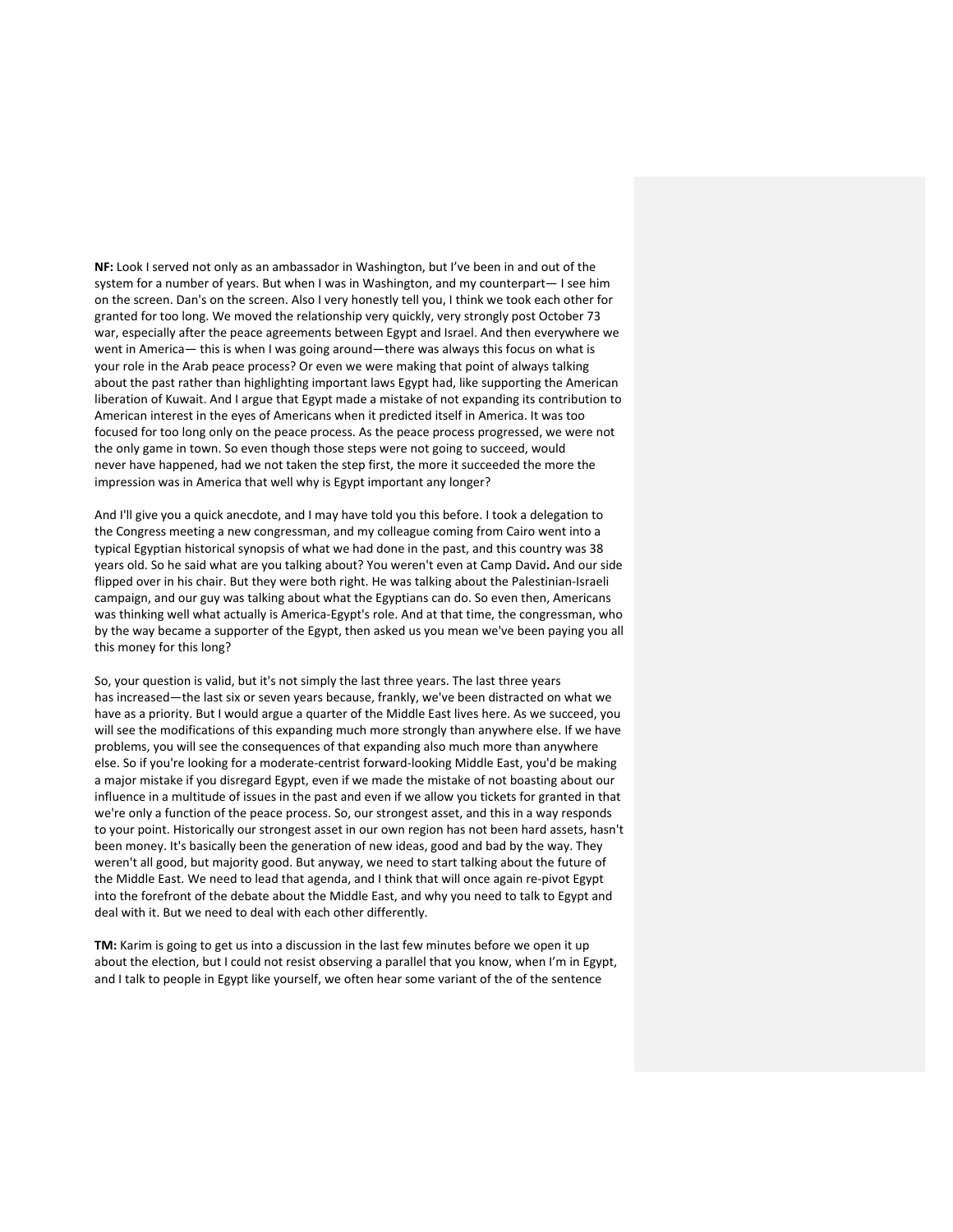you just uttered. That one of the reasons Egypt lost its primary position in the region is that there was a period where Egypt became distracted by internal affairs. And you know, you're thinking about what happened with Mubarak in 2011 and afterwards. And there's an interesting parallel there with what's happening in the United States now. Would you say that the United States is also at risk of losing its global leadership position because of its similar distraction with internal affairs?

**NF:** I think you are losing that position. You will not have the same singular position as you had in the past. The issue will be how much you lose, and how much you preserve. And that will depend on what you do, not what other countries do. And I would argue the same thing, by the way, back home in the Middle East. Egypt's fall in the Middle East in the future, which I think can continue to be very significant will be a function, not of insulation with America or what others in the region do but what it itself does if we once again become the core of new thinking in the region. Then that's the traditional Egyptian position. Let me even make a bombastic statement. I actually believe that Arab-American relations in the future will be determined more by Arabs than by Americans.

## **TM:** Explain.

**NF:** Well you're busy all over the world or not busy all over the world, depending on what you would do. The Middle East is just one region. You're not going to move out of the Middle East, but you're not going to fight as many battles in the Middle East. And I hope you don't because you've created some. But you have no reason to have a number of them—just not a few I may say. But it is really what we do if we take charge of our own region and deal with America as a good partner or the Russians or the Chinese. That will affect how you look at us because you will then come and say, you know, these guys are influencing what's happening in the region. Let's be realistic here all the stuff about the American dream, and a lot of it is frankly quite romantic. You're in this for your national interest. So, you will deal with anybody anytime if it serves you. If the region is full of fires, some of which you started. But if it's full of fires, you're going to try to stay away. If it's not, if you find leadership in the region, you're going to try to benefit from it, and that's fine with me.

**TM:** But when you read the domestic American political situation, I mean it seems from your comments, that there's a kind of goldilocks level of American involvement. You don't want, you know, Iraq 2003 level of American involvement, but you also don't want complete American neglect of the region. You want to be somewhere in the middle where the US is imposing some kind of order, restraining its allies from adventurism, etc.

# **NF:** No.

**TM:** Well I mean that's exactly what I heard you say. What did I get wrong?

**NF:** I'll tell you I don't actually want that. I don't believe— even if I wanted it that America will leave the region. So, America will be a player in the region, whether I like it or not.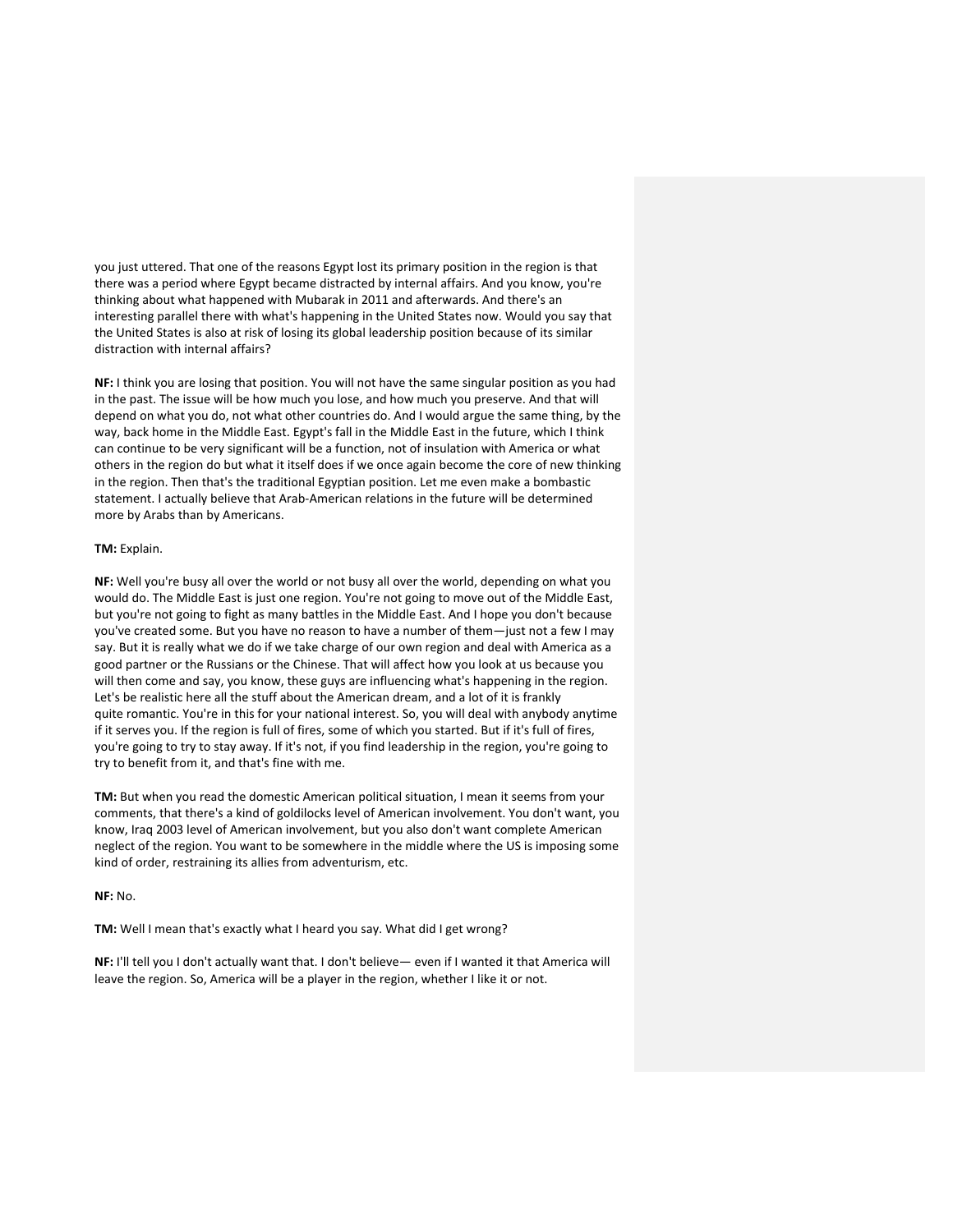## **TM:** Right.

**NF:** All I'm arguing is that you're going to be in the region. So, in your international relations generally, not only in the region but generally, highlight rule of law; highlight international order. That allows us to adopt, to confirm that real politic will be part of the occasion. But the end of the day, one cannot violate law. If that's the case —even if you don't have a strong military operative policy that will help us argue in resolving our own regional issues, that you know what, the international order supported by everybody else around the world insists on the UN charter, insists on international law. That's what I need. I don't need you to be the military arbiter in the region. And by the way, you're not. You've caused more harm in that respect. Otherwise you've been very helpful when you've supported people in the region. Security works not when you decide what serves your security and what does not.

**TM:** Fair enough. I mean the last thing I'll ask before Karim gets us to our last segment is simply you reading the American domestic political situation now and the configuration of forces in the United States. Now who would you say in the United States makes the kind of argument for the kind of foreign policy that you want to see?

**NF:** I don't think anybody really does because it's a variation on a theme that we need to move away from our previous role. And again, the idea of engagement was more assertive during George W. Bush than Obama, and he was a Republican versus a Democrat. Trump came in and took the exact opposite post. If I look at the two presidents, one basically argues rule of law and so on and so forth, but he represents a Democratic party that frankly in the past has not really been consistent on those things, when it costs, and what will cost. Again, I'm not fixated on America solving our problems. We need to solve them. I'm just fixated on America asserting that the rule of law has to be the international principle.

### **TM:** Brother Karim.

**KH:** I know we want to get quickly to the questions from the audience, so let me try and squeeze in sort of a broad general question about the elections. There seems to be an interesting irony here, whereas I think we all agree that the region seems to matter less to the United States. Although as you mentioned, it will still be important. America will be involved in the Middle East in some capacity. But as the region is diminishing in importance to America, it seems that this particular election is front and center of Arab concerns. And the reason I say that is that there is a let's say conventional wisdom— and feel free to challenge that— that in terms of the Arab stakes in this election, there seems to be a lean towards president Trump and a desire for him to continue in office. More along the lines of the devil we know. There seems to be an apprehension that a Biden administration will revert back to the very problematic policies undertaken by the Obama administration, especially vis-a-vis Iran. If the Arab world were to have a voice or a vote in this election, who would they vote for it?

**NF:** I think if the Arab world had a vote, it should vote for itself.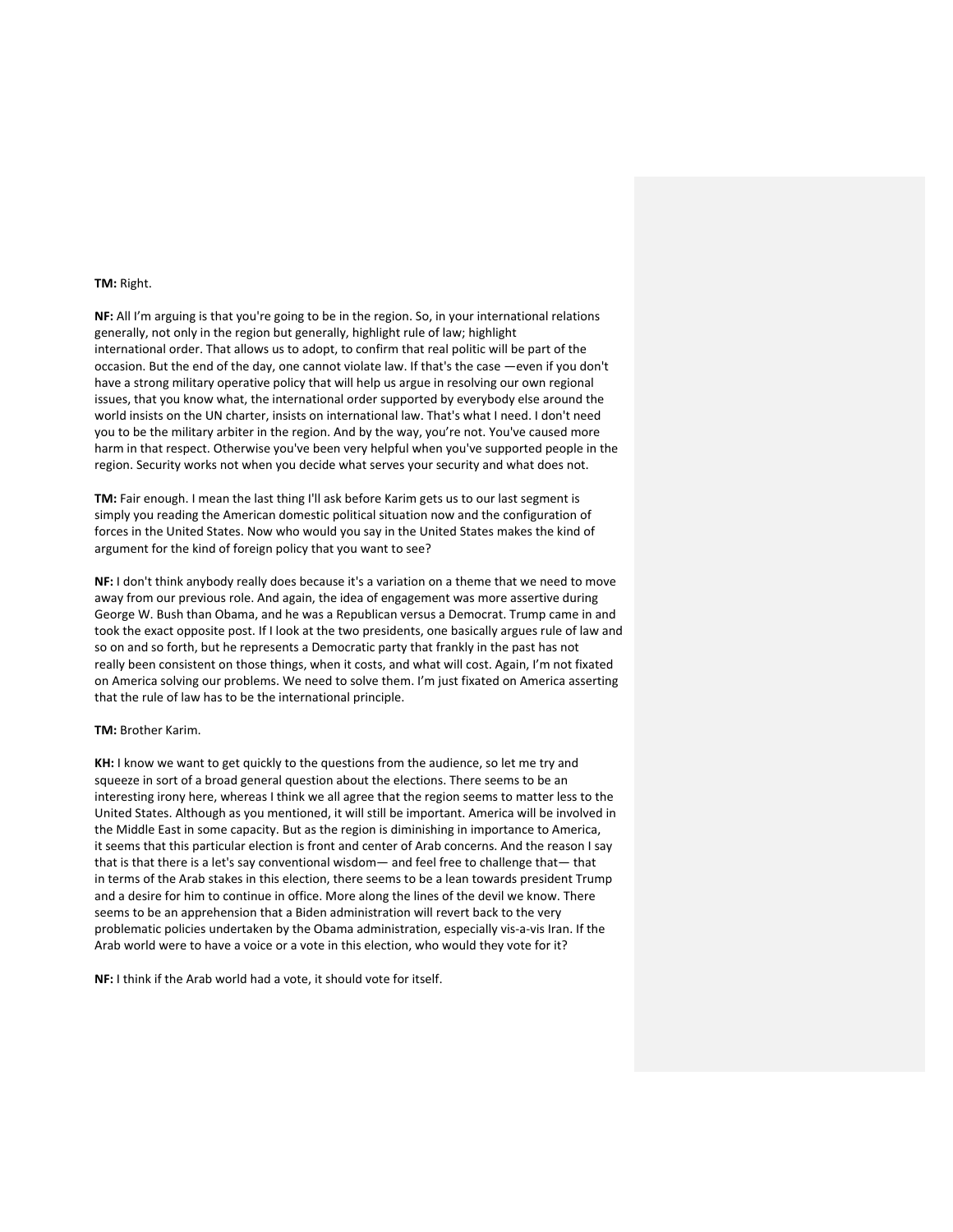**TM:** No but which of the two candidates represents the interests or would be more likely to pursue policies that are in the broad Arab interest?

**NF:** Neither of them will pursue policies that are in the broader Arab interest. And unless we in our world change the way we operate both domestically and in our relations with the United States, we have to make the Arab world an area of interest for America to get it to take policy positions that are supportive or at least more supportive of the Arab world. The idea– again the reason I'm not trying to give you a dramatic answer, shying away from the question. I'm not going to answer the question, which I prefer. That's a point. It's a clear response to you. But I want to emphasize. Arabs who think this is going to be solved in America are wrong. It won't be solved in America.

I can see that a re-election of Trump would be more comfortable for some Arab states. Not all at the beginning but more problematic for them in the long medium and long term because he's very transactional, and he will keep saying, "Well okay what do I get in exchange for this?" rather than in terms of a relationship. On the other hand, Biden coming in will immediately take positions that are different from Trump, so that will create some friction in the short term with some of these countries. But in the long term, if the same countries take charge of their interests more and more, Biden is a real politic operator. I mean he's not somebody who's going to go off on the tangent and simply argue right and wrong irrespective of everything else. So, we need to change the way we handle things. Biden will be more problematic for most of us at the beginning. But in the long term, it may be different. While Trump would be probably easier for some at the beginning, I would argue in the medium and long term could be much problematic.

#### **TM:** Go ahead.

**KH:** You've engaged with vice president Biden, I know, throughout your career. And of course, he's been around for decades as a leading figure in Washington. So, he has a track record on these issues. Very briefly, how would you assess a potential Biden administration with respect to its posture towards the region?

**NF:** Sure. First let me say I met president Trump as a businessman, not as president, and he is very transactional. I've met said vice president Biden many times as senator for over 15 years. He is extremely talkative. That being said, he has foreign policy experience, and he's a pragmatist. If you look at his policies on everything from Iraq to Iran to the Arab-Israeli peace process, even to Arab reform and if you want the Arab spring, he will argue the case but then always fall on the side of let's be practical and realistic. But again, I have a problem with the idea that America has the right answer for everything, and American exceptionalism is the way we should go. Now given America's size and power economically, militarily, that's not going to go away unless we take greater charge of our own nations.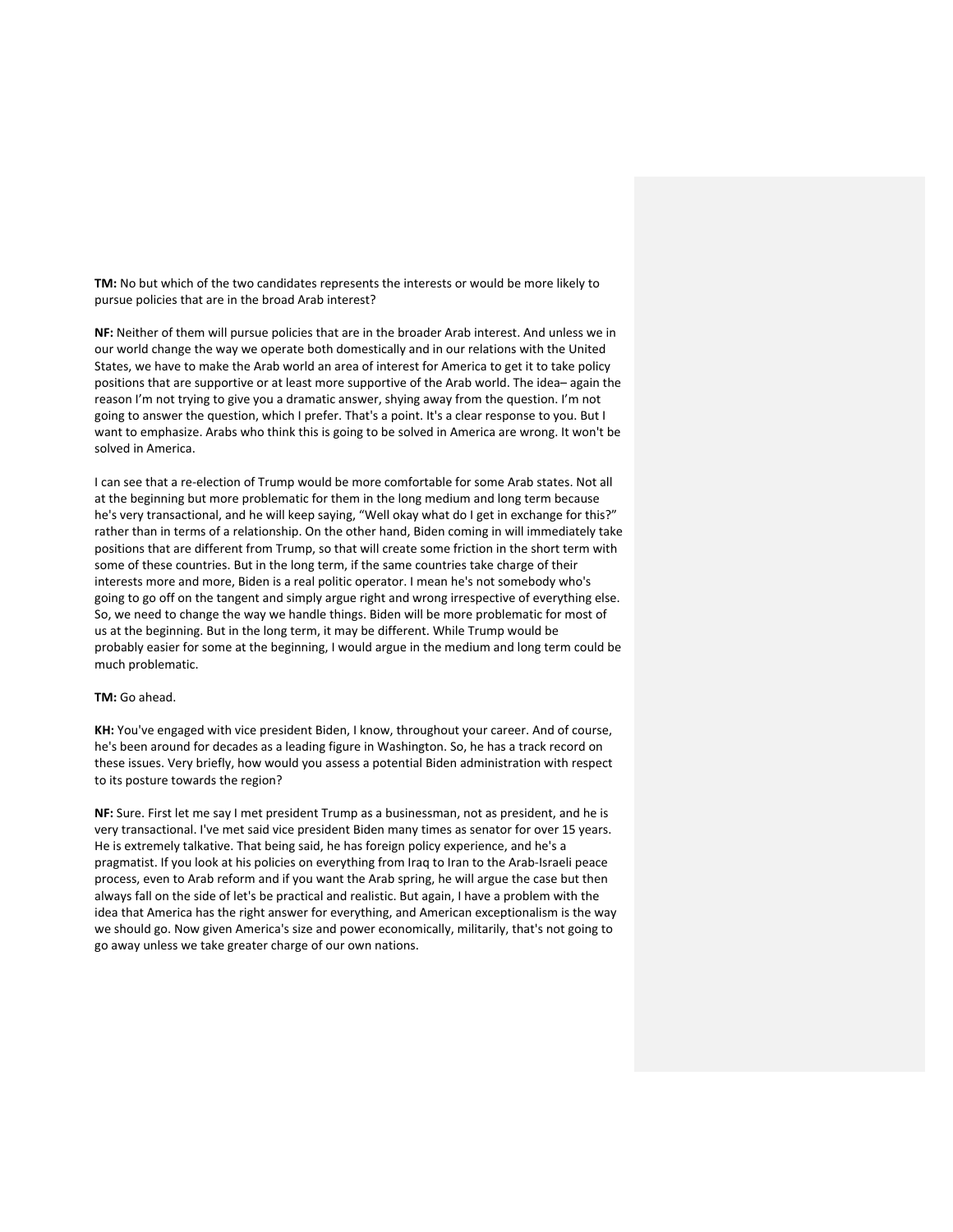**TM:** You know I'll note that vice president Biden came under a lot of a heat in the early days of the Arab spring because in one of his early television interviews, he was asked to call Hosni Mubarak a dictator, and he said no I wouldn't call him a dictator. And so, given that he has that history of very cozy relations, I think with sort of the establishment in the region, he must not be as frightening as say president Obama was. That in other words, he must be— in fact some leaders might look at him as kind of harkening back to an earlier era of American foreign policy making.

**NF:** Sure, an earlier era after a couple of months of anti-Trumpism.

### **TM:** Right.

**NF:** And the earlier era had its good and bad elements. So again, if you look at a time frame, you will see ups and downs in the relationship, depending on who's the president on the American side. They are both pragmatists. The most influential factor would be what we do, not who you elect.

**TM:** Okay so we couldn't get you to endorse an American presidential candidate here, so that's our failure. But alright, I think we should take some questions because we have really tremendous group of people in the audience. And so, the way we will do this is if you would like to ask a question, and you're comfortable with being recorded and having that recording live forever on the internet then please use zoom's raise hand function. I already have one question from our colleague at the Middle East Initiative, senior fellow Sultan al-Qassemi who you may of course know as one of the most fascinating observers of the Arab political and cultural scenes. He comes to us from Sharjah. I'm going to unmute him. I think he's already unmuted. Please Sultan. Go ahead and ask your question of Nabil Fahmy.

**SQ:** Thank you ambassador Nabil Fahmy. My question is it right to say that a number of Arab states and not only those in the Gulf have lost the Democratic party by putting all their eggs in the GOP basket? Their relations revolve around the Republican party, and what can these states do to correct this impression?

**NF:** It's a great question because that is the perception among many. Now having lived in America, having worked in America, the first couple of months will be rough. I think, by the way, it's always a mistake to put all your all your cards on one candidate or the other, one party or the other, even if the dialogue with the other is problematic in the meantime. I made the point that the future of relations in the Middle East will be determined more by Arabs than by America because we're the ones on the ground. Having said that, I actually believe those Arab countries that are perceived to be very close to Republicans and Trump will face a little bit of a— if you want, rocky is the wrong term— well a little bit of a transition in the relationship. But America cannot ignore these states if it is interested in the Middle East, so the American president, whoever it is, will come around and think okay how do we get over this? And how do we develop a "new relationship" with these countries? What are our demands? Or how can we move on? So again, my example of a bit of a roller coaster. There will be ups and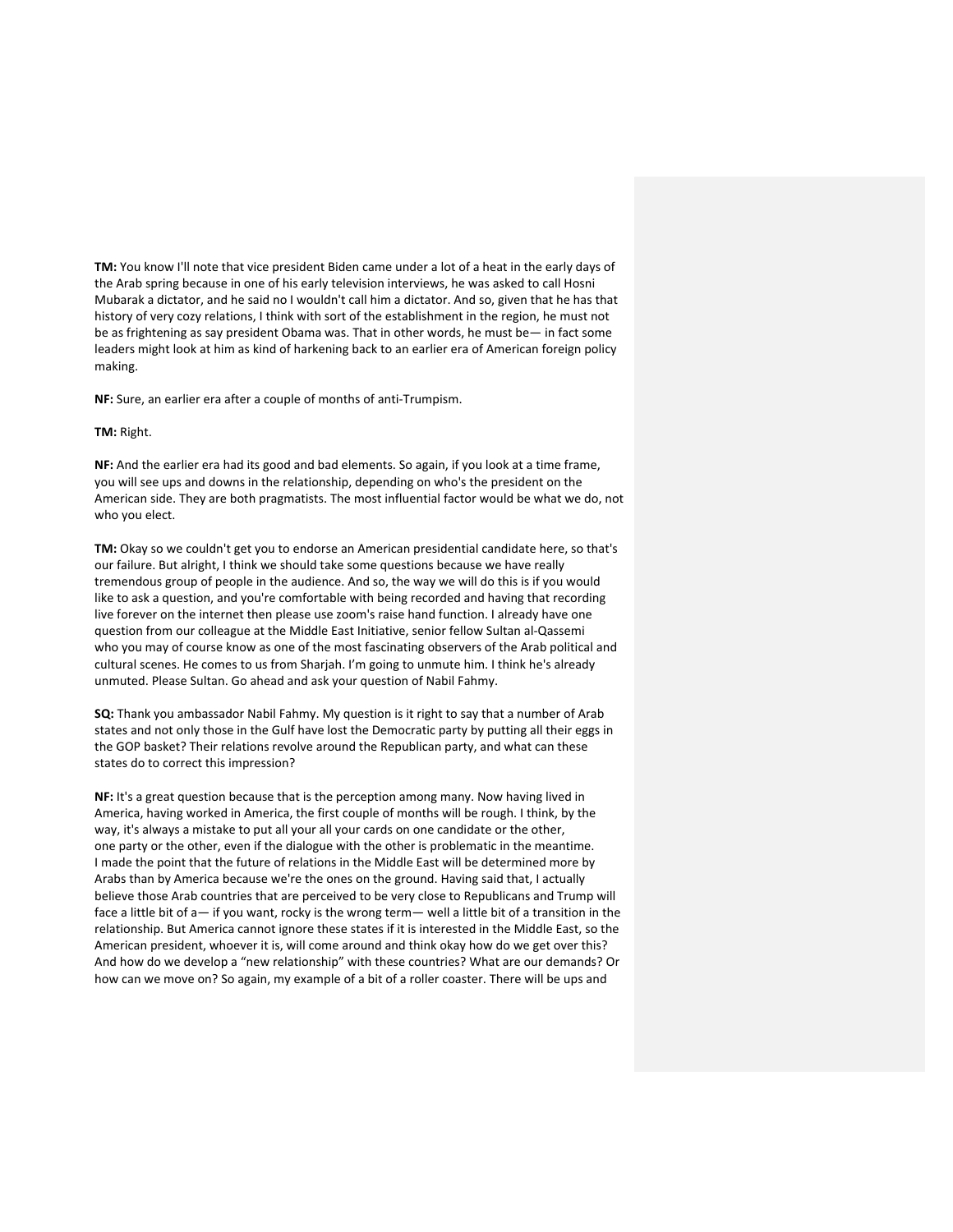downs with either of the victors in this election. Arab states will be best served by what they do, but I wouldn't worry about them being left out, especially if you're active. Okay good to see you.

**TM:** Excellent question. Thank you so much Sultan for that question. I will now come to the next person on my list who is Rami Khouri of the American University in Beirut. He's not a stranger to anybody. Again, one of the most prolific and insightful scholars and writers on the contemporary Arab situation, and he joins us, I believe, from New York. Although, I could have lost track of his whereabouts. Please go ahead Rami. Sorry you're on mute. I think you can unmute yourself. Yep. Okay great.

**RK:** Thank you so much. Ahlan Nabil. Nice to see you again and thank you for your discussion. I had to leave for just about 15 minutes for another commitment, so I hope you didn't answer this point. But I'd like to ask you a question about your analysis of the evolving situation of medium powers in the in the Middle East. So historically Egypt was the biggest Arab power with Saudi Arabia in different ways. But certainly, Egypt was the most dominant politically in many ways for decades and decades. And then it kind of pulled back somehow in the last 30 years. And now we have Iran. We have Turkey. We have the Emirates. The Saudis are involved. Qatar is trying to do some stuff, and Egypt seems to be reviving some of its regional, let's call it, engagement, activism to use a neutral term. What is your analysis of the regional powers, Arab and non-Arab? And of course, the Israelis always have been and are more involved now. What is your analysis of the regional powers in the Middle East in the light of the evolving role of the big powers? The Russian, the Saudis, the French are getting more active in different ways, and the Chinese are knocking at the door.

**NF:** Great question. Let me start by saying I think regional powers will have more influence than they had in the past in our own region, in comparison to the role played by non-regional. That being my point of departure. The issue will become more regional than in the past. Regrettably, I also believe that the region now is more influenced by Turkish, Israeli, and Iranian positions than it is by Arab positions. Or at least, that's where the political trend seems to be for the time being. I don't think any of these countries, by the way, Turkey, Israel, or Iran can lead the Arab world. So, I expect to see a rebound, but the rebound in the Arab world will take time because the traditional power states— let me rephrase that— the older Arab states have gone through and are going societal transitions of different forms. Not all of them revolutions, but some of them simply societal change, and that has a priority. It's also a fact that some states like my own country have problems all over its borders, and that will distract it from playing a role beyond its borders too much. Although, it has over the last few months increased its positioning, especially on Libya.

But we need to talk more about the region itself. Ignoring superpowers would again be stupid but depending on them in this geopolitical environment would be stupid. Therefore, we need to regain more and more of our role. Our role will not be immediate hard assets. Although, there's no question that our military is quite strong in comparison to others in the region. But our real beneficial element has been in generating new ideas, and that's why if we cannot solve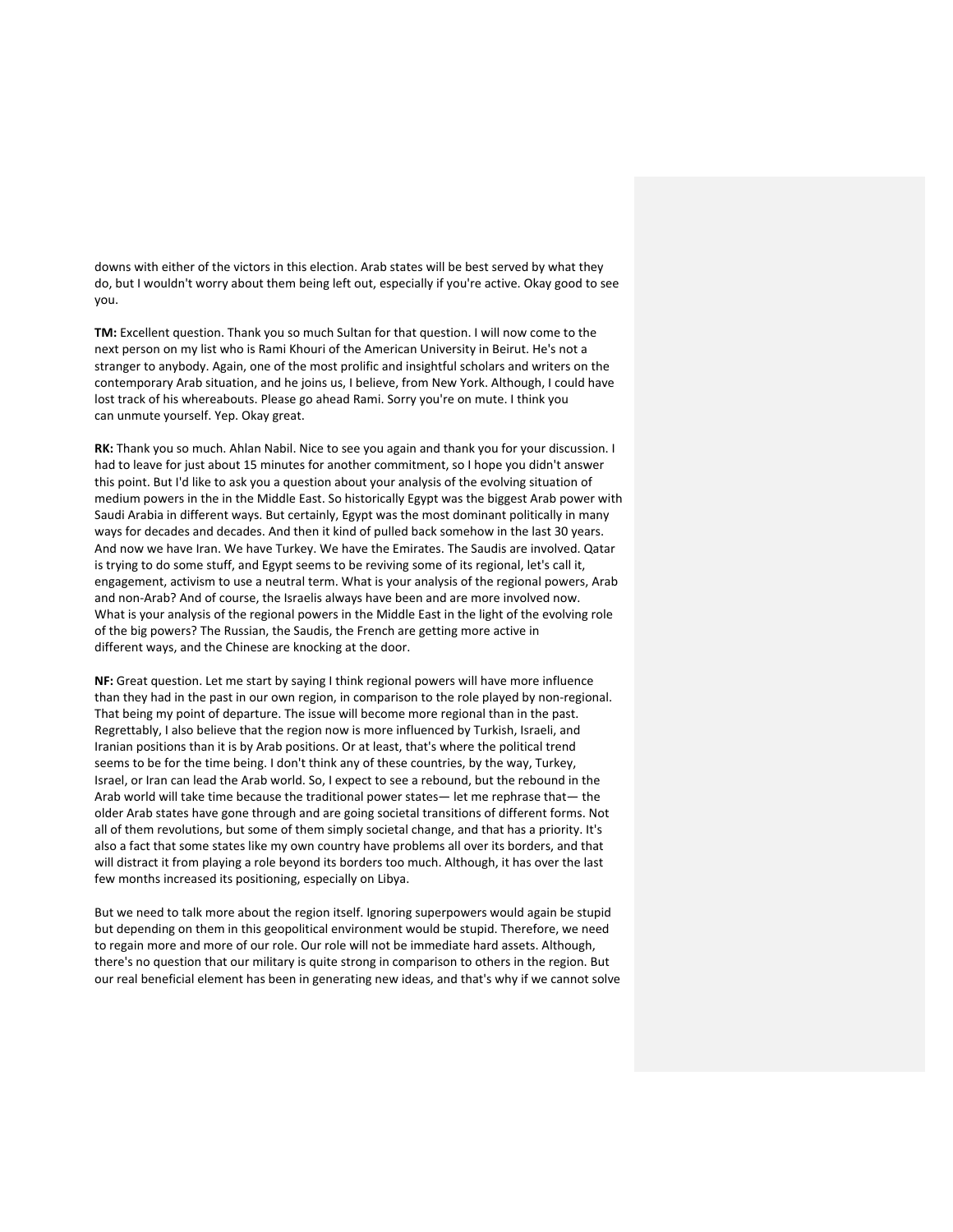all of our immediate problems today then nobody can. I want to see an increased Egyptian role in trying to talk about what should the Middle East look like in the future? How do we get there? What are the processes regionally, as well as domestically and sub-regionally? That's how you regain your role until you regain your hard assets at the same time.

**TM:** Thank you Rami for the question, and we're quickly running out of time. And so unfortunately, I'm not going to be able to get to everybody. However, we do have a someone from an earnest up and coming little institution in Princeton, New Jersey. That's Ambassador Daniel Kurtzer. He will be well-known to all of you as the US ambassador to Egypt in the late 90s and then ambassador to Israel in the Bush administration. Welcome Ambassador Kurtzer. Please ask your question. One second. Yep you're unmuted now.

**DK:** Okay thank you. And it's good to see you Nabil and Karim. Hopefully next time in Cairo. Could you be very specific about Iran in either a Trump second term or a Biden first term? Egypt seemed very uncomfortable with Obama's policies towards Iran and seems more comfortable with Trump's policies, although they may be raising tensions in the region. What do you think is going to happen in February in either of those two possibilities? A Trump administration that is not really interested in resuming the JCPOA, even though it talks about it and a Biden administration that almost clearly would like to get back into the JCPOA, which Egypt and some other Arabs and Israel were not comfortable with.

**NF:** Thank you Dan. Great to see you. I actually believe that you're right in terms of JCPOA. Biden and Trump have different positions on that, but I don't really believe that either of them would want to use force against Iran very quickly or without very serious calculations. Egypt at least didn't have a problem with the JCPOA as a nuclear agreement technically. We had a problem with it being a standalone agreement which did not have a regional context to it containing Iranian hegemonic policies in the region. Although Secretary Kerry, who was my colleague at the time, later on told me that this was supposed to be a first step into a larger discussion. But we did not see that.

If I think Iran is being driven to be more aggressive by its sense that America would be less operative in the region, and if that's the case, those paying a price for that are the Arab states in the Gulf in particular, and they are very friendly to Egypt per se. That is what creates the problem with Egypt.

If on the other hand, there is a more robust more balanced security arrangement for these Arab states— and that will take time— that should lead to a less aggressive Iranian policy. I would argue that if Biden wants to go back to JCPOA, he should add to it, not the technical elements but the regional political elements that contain Iranian policies throughout the region. And I would argue there's no way you can have a serious JCPOA, technically in terms of the nuclear component, without having his own nuclear weapons in the Middle East for all countries. Iran, of course included. But also included all the Arab countries in my own, and Israel at the same time. The JCPOA was a 15-year plus event. It was not a permanent agreement, technical components. But as a step, it wasn't a bad idea. But there was no ladder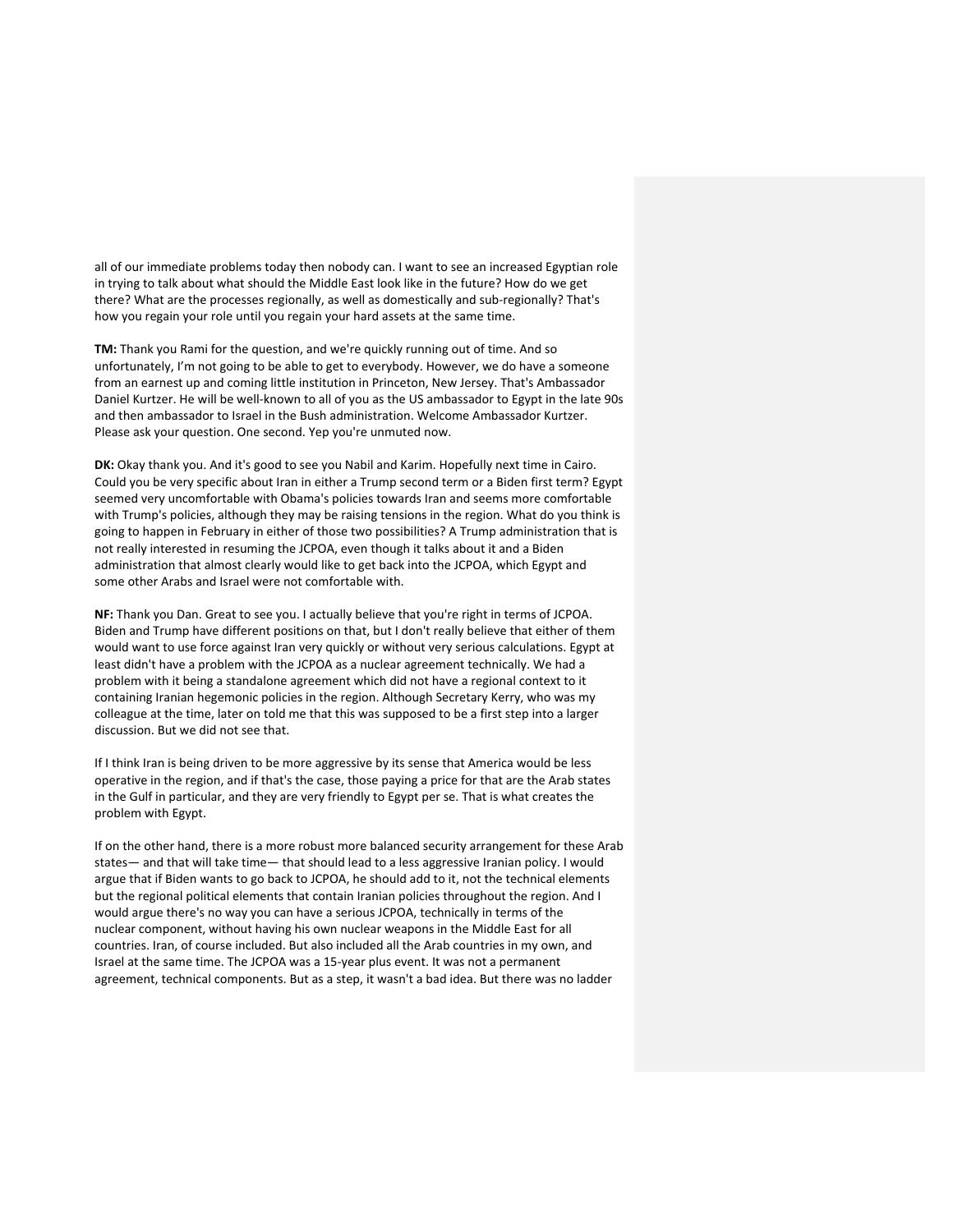which showed you where you were going. I don't think either Biden or Trump would immediately confront Iran, but definitely Trump will be less receptive to ideas to join the agreement.

**TM:** Great okay. I think I can take a couple of more questions if they are succinctly stated, and so I have three people on my list. And I'll just go to them in the order in which they wrote to me. So the first person I have is— $I'$ m trying to. Yep go ahead.

**HH:** Well hello from Silicon Valley and thank you very much for this amazing conference. Two very quick questions. The first one is the Arab Reform and Democracy Initiative on campus at Stanford. Researchers were sent to the Arab world to the 22 countries for about a year and came back to let us know in a day and a half about democracy in the Arab world. And their conclusion is that there is only one country that actually has a democratic, election and that's Tunisia. I would love to get your perspective. Second for people like us who are in the United States and are not members of the Democratic or the Republican party, we consider Donald Trump to be a piece of [ \_\_ ]. What do you think?

**TM:** Okay I didn't know we were going to have to apply a parental warning, but the spirit of the question is clear. Go ahead Nabil.

**NF:** I thought the first point was difficult, but that's— look I'm a full supporter of more democracy in the Arab world. So, there's nothing that is going to make me shy away from saying that because it's not going to be the American system of democracy, which by the way suffers from severe consequences of excessive power, excessive money in the process. It would probably be, if we get there, what I would like to see more a relation to what you see in Europe or what you see in Asia. That's what I'd like to see. We have to do that ourselves. We have to get there. We have to get there, not at a slow pace. You have to get there at a pace that is as fast as we can do that, as we build our country at the same time. And I don't see them as being mutually exclusive. So, if you want relaxation in that process, any slowness is an issue of concern, but it's not an either or issue. And again, it's not the idea that— I hear this in different parts of the world— but what you see in America now is justification not to pursue democracy. I just find that I have to tell you the debate last night was pathetic, but that is not this reason to drop the whole concept of democracy. We need democracy that is homegrown, and we need to pursue more of that. The other point about American opinions on Trump. Again, I'm not American, so I'll stay out of there.

**TM:** Okay. As always, the consummate diplomat offers the most diplomatic possible answer. So, I'm keenly aware of the fact that it is closing in on 10 pm where Minister Nabil and Karim are. And so, I think we should bring these proceedings reluctantly to a close and reluctantly and regretfully hand Nabil Fahmy back over to his family. I want to thank you Nabil for this really wide-ranging and candid conversation. I truly believe that anybody who listened to this call learned something, not just about Egypt and the concerns of leaders in the Middle East, but also learned something about the United States and its internal dynamics. Any last words before we sign off?

**Commented [CL1]:** I can't make out this name— it sounds like "Hossam al-Hasani" but I can't find anyone online with a similar name/area of interest!